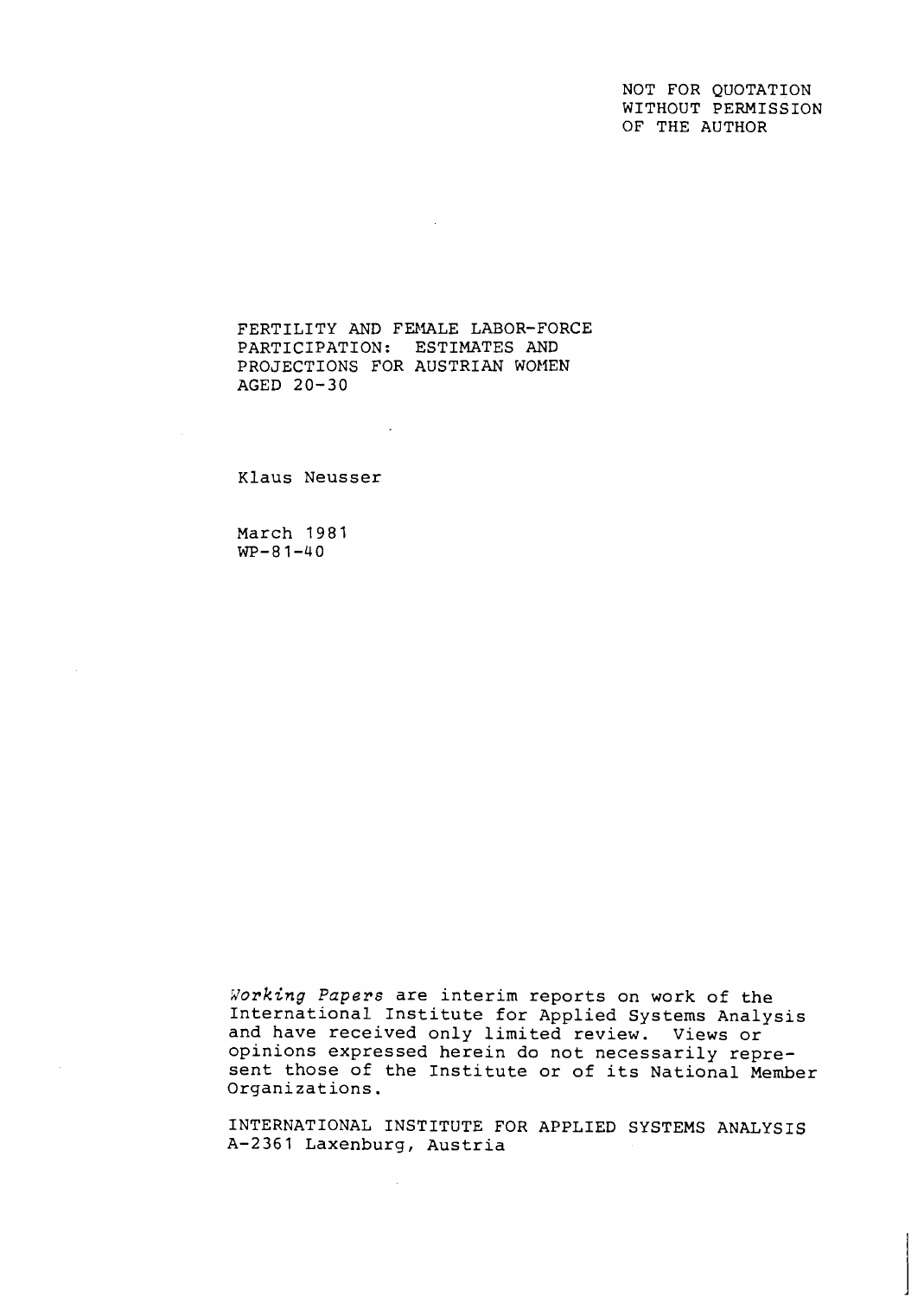FOREWORD

Sharply reduced rates of population and industrial growth have been projected for many of the developed nations in the 1980s. In economies that rely primarily on market mechanisms to redirect capital and labor from surplus to deficit areas,<br>the problems of adjustment may be slow and socially costly. In the problems of adjustment may be slow and socially costly. the more centralized economies, increasing difficulties in determining investment allocations and inducing sectoral redistributions of a nearly constant or diminishing labor force may arise. The socioeconomic problems that flow from such changes in labor demands and supplies form the contextual background of the Manpower Analysis Task, which is striving to develop methods for analyzing and projecting the impacts of international, national, and regional population dynamics on labor supply, demand, and productivity in the more-developed nations.

The research on this paper began as part of a project on national econometric modeling, led by Robert Coen and Bert Hickman of the System and Decision Sciences Area at IIASA. The author, now a member of the Manpower Task in the Human Settlements and Services Area, currently is focusing on the development of models that project the interactions between demographic change, laborforce participation, and national economic performance.

> Andrei Rogers Chairman Human Settlements and Services Area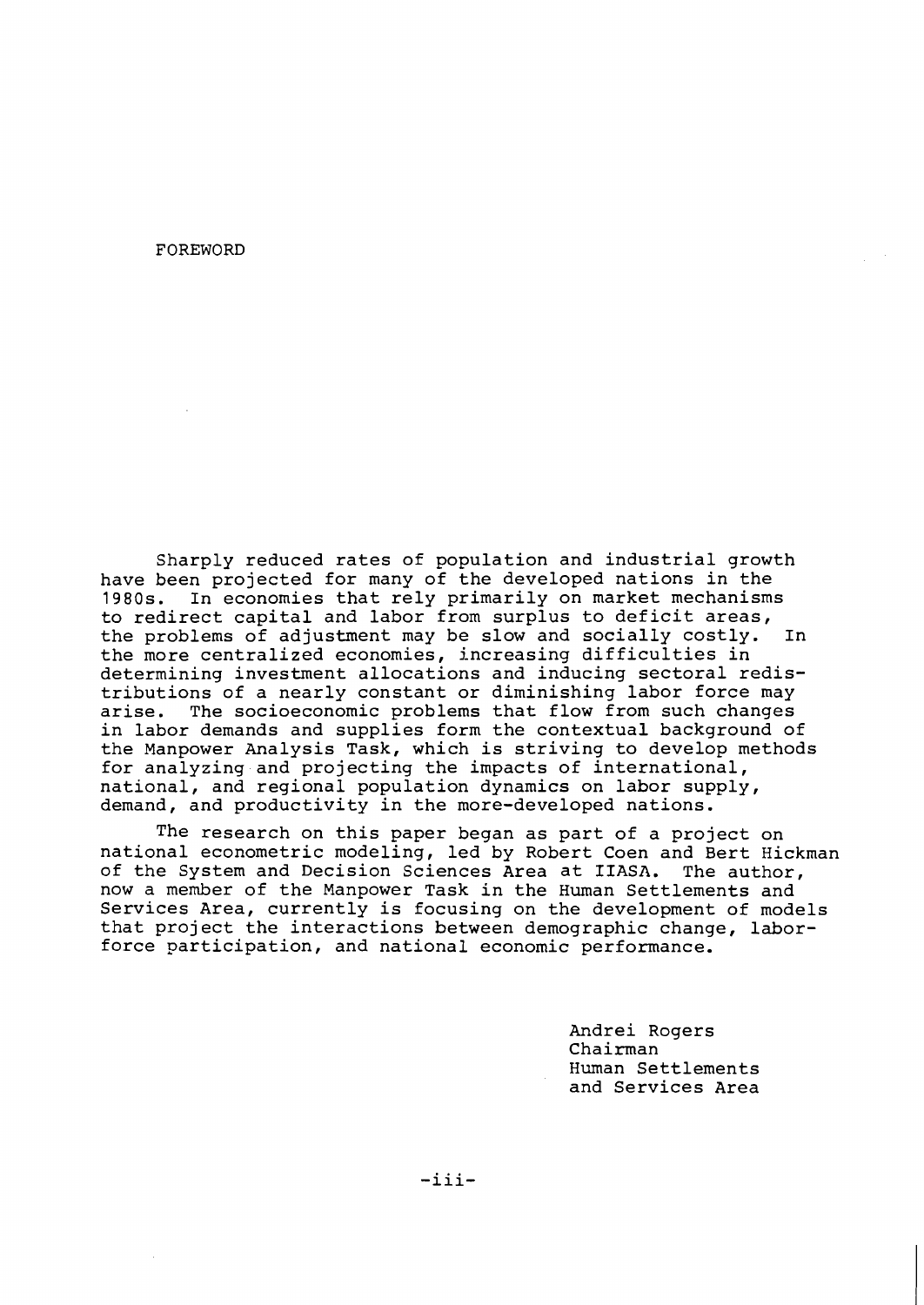**ACKNOWLEDGMENTS** 

**The author wishes to thank Robert Coen for his helpful advice and stimulating suggestions.** 

 $\sim 10^7$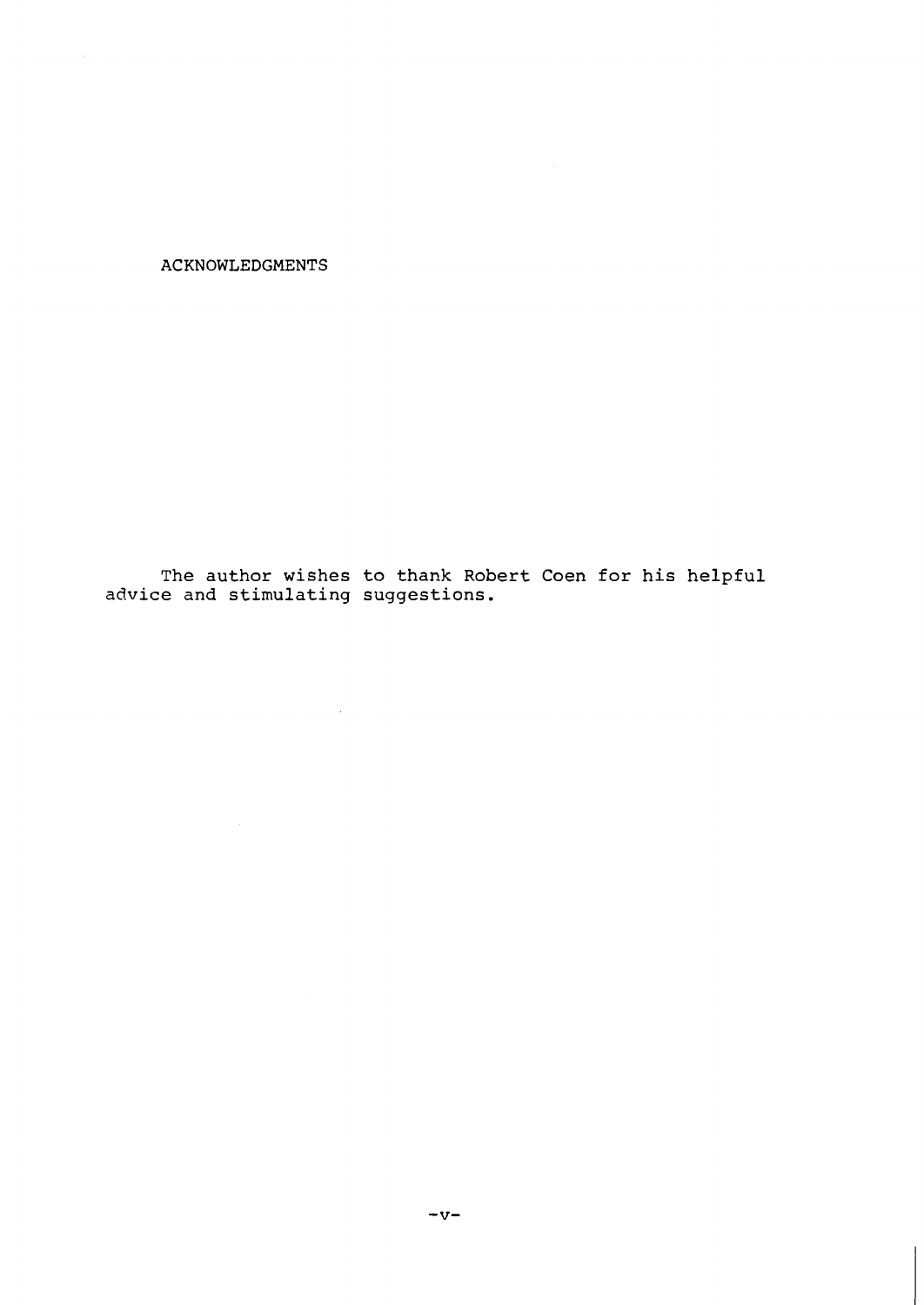### ABSTRACT

The sharp and unexpected decline in fertility rates during the 1960s and 1970s provoked a great deal of controversy. What was the cause of this decline? What will be its future path? There were two opposing schools in this debate: Becker and the "human capital" school on one side and Easterlin and his school on the other. The former emphasized that the rise in women's real wage rates drove up the opportunity cost of having children, whereas the latter emphasized the age structure of the population.

This paper presents these two lines of thought and constructs a model with ingredients from both schools. In this model the decision of having children or of entering the labor force is considered as a simultaneous one. Therefore the model tries to explain simultaneously the fertility rate and the labor-force participation rate. This structural model is then estimated for Austrian women aged 20-30 with a system estimator that takes into account the simultaneity in the model. These estimates together with some assumptions about exogenous variables are used to give some projections to the year 2000 for the endogenous variables, the fertility rates and the labor-force participation rate of women aged 20-30.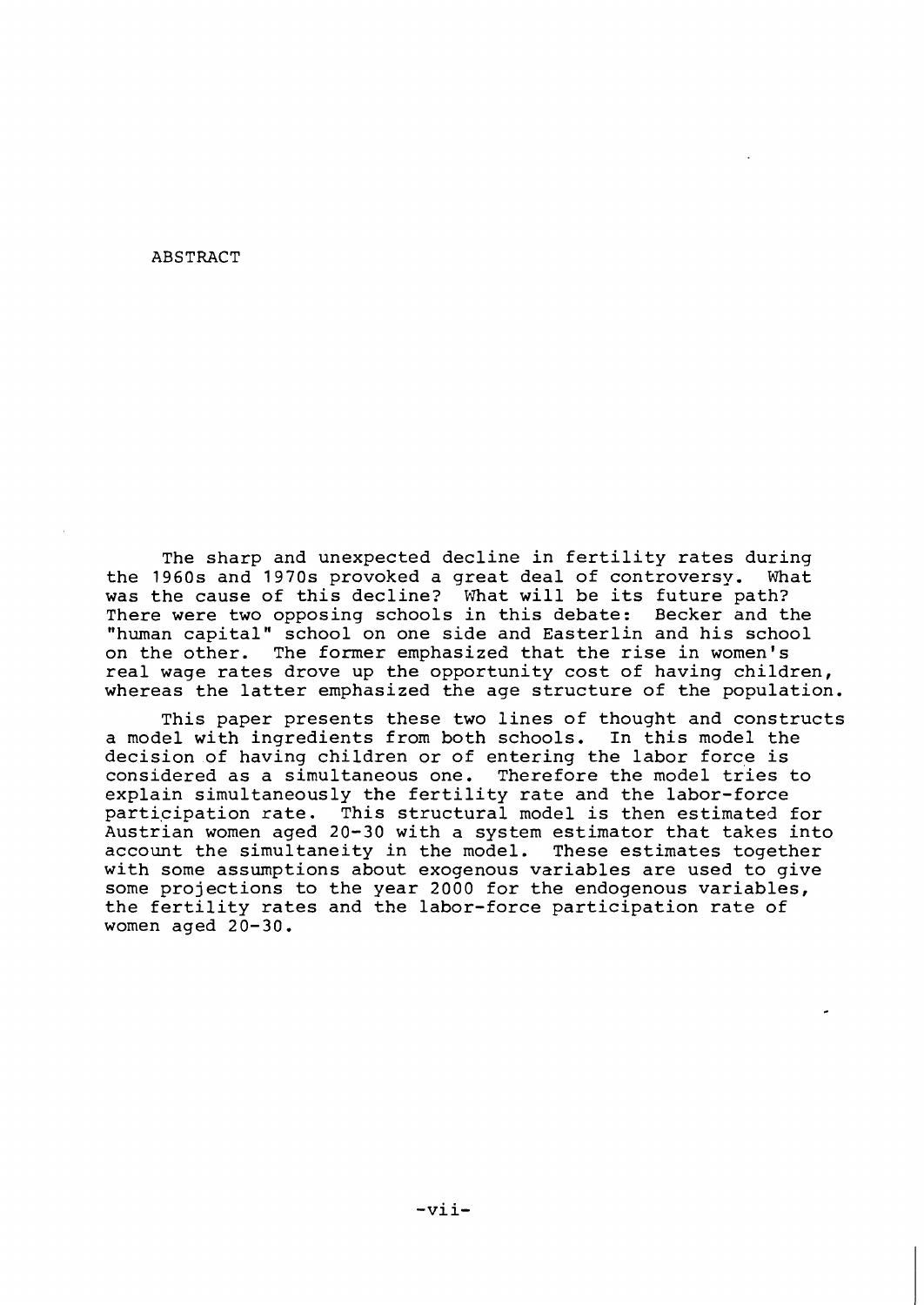# **CONTENTS**

**1. THE TWO THEORIES, 2** 

- **2. THE MODEL, 5**
- **3. THE ESTIMATES, 9**
- **4. MULTIPLIER ANALYSIS, 14**
- **5. PROJECTIONS TO THE YEAR 2000, 15**
- *6,* **CONCLUSIONS, 21**

**APPENDIX, 25** 

**REFERENCES I 26**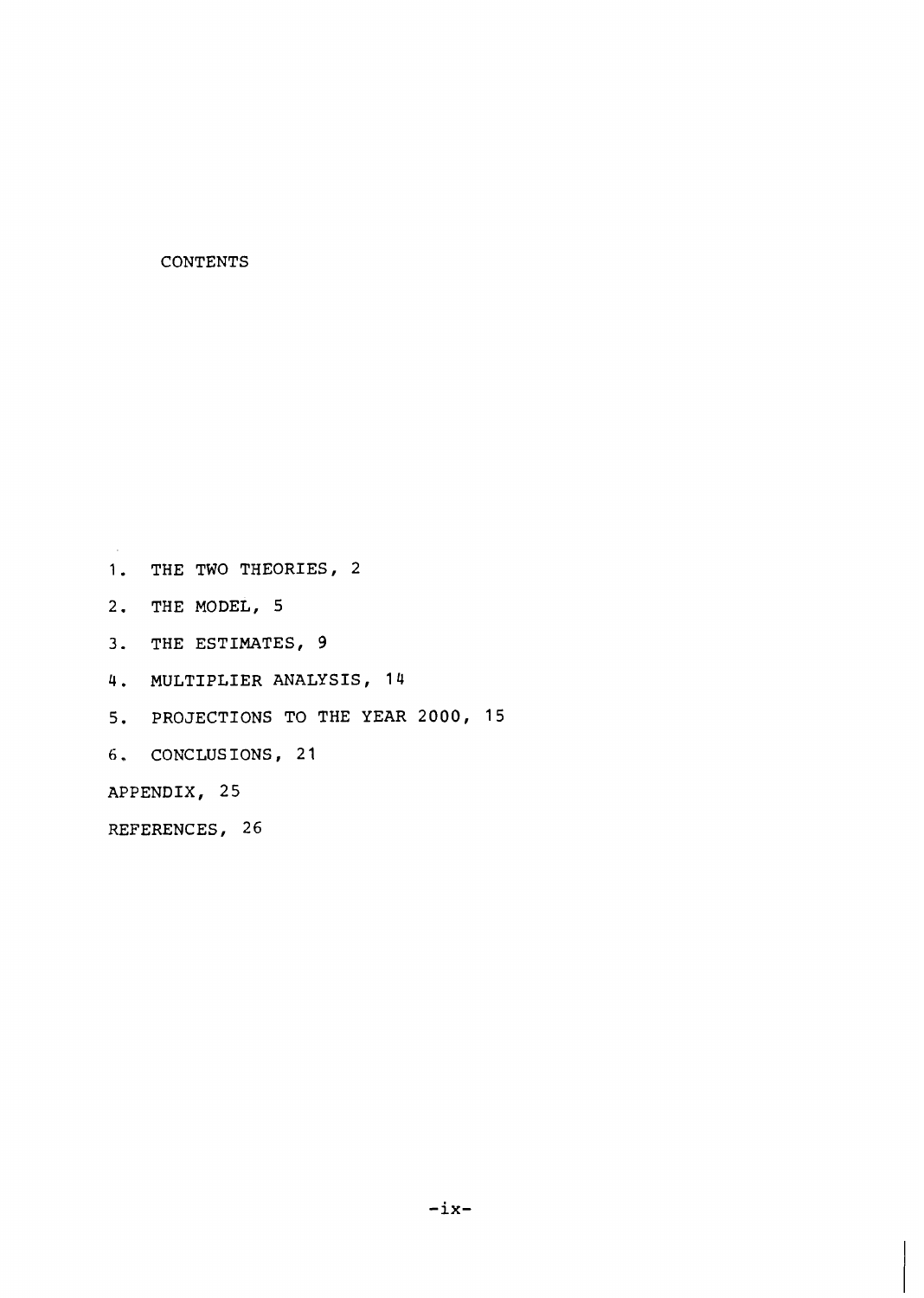FERTILITY AND FEMALE LABOR-FORCE PARTICIPATION: ESTIMATES AND PROJECTIONS FOR AUSTRIAN WOMEN AGED 20-30

After the "baby boom" in the 1950s, Western industrialized countries experienced a sharp fall in fertility rates. The reason for this decline is not obvious, and contradictory explanations have been advanced. Two leading schools of thought that are opposed in this debate are the Becker school, emphasizing the importance of women's wages as an opportunity cost of having children, and the Easterlin school, emphasizing socioeconomic factors especially the age structure of the population. Both schools presume that in developed countries, where urbanization rates are high and mortality rates are low, families can and do plan their size. This implies that fertility rates respond to the economic and sociological environment and that fluctuations in fertility become just as or more important than secular trends. In this context the factors affecting fertility and its future path raise interesting and important questions. The Easterlin school predicts a rising fertility rate in the 1980s in the United States (Easterlin 1978) whereas the Becker school predicts a continued low fertility rate (Butz and Ward 1979). The purpose of this paper is to present these two theories, to estimate the models of fertility and labor-force participation of Austrian women aged 20-30, and to give some projections to the year 2000 according to different hypotheses about the exogenous variables.

 $-1-$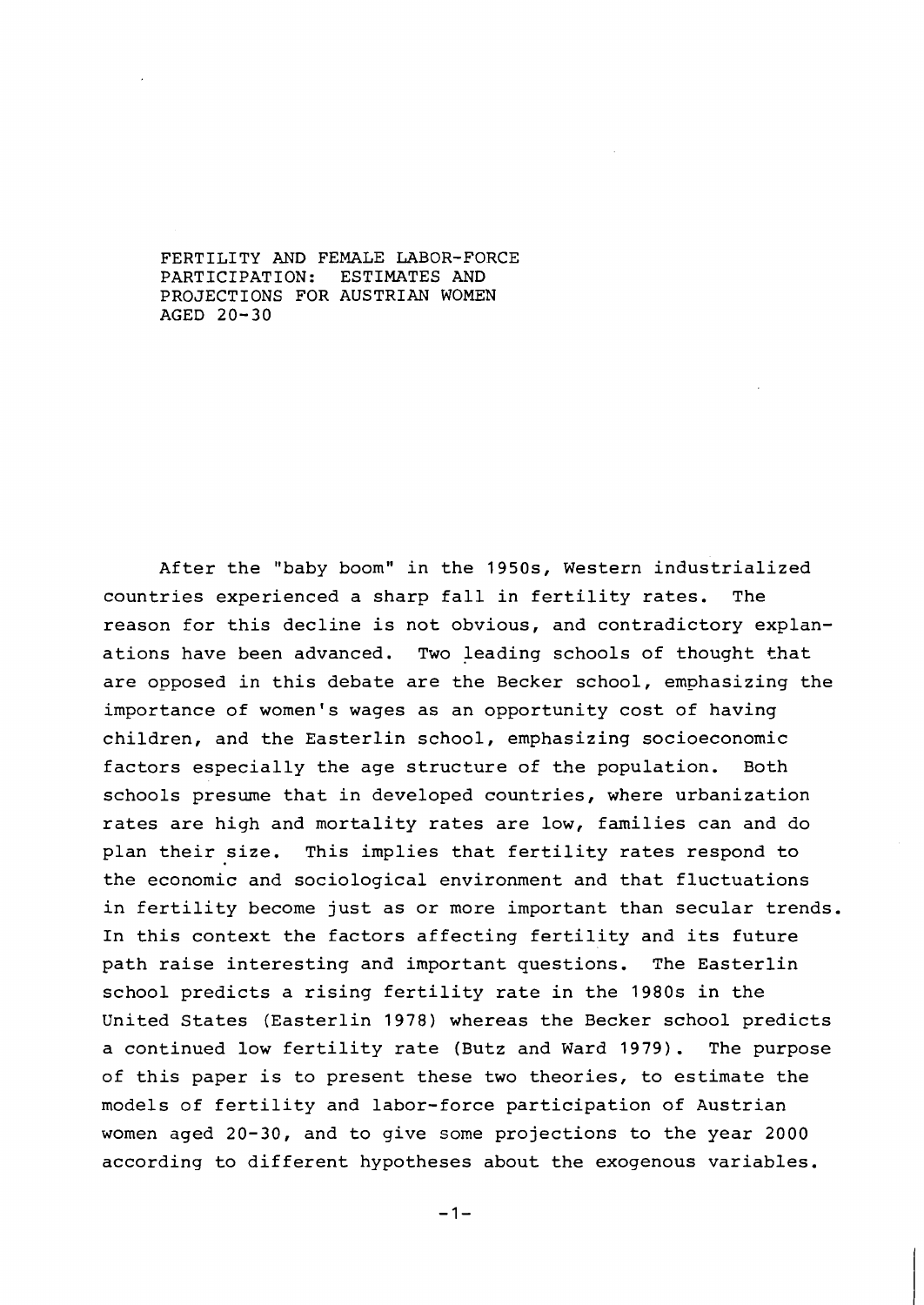### 1. THE TWO THEORIES

Let me first present Easterlin's view also known as the "relative income hypothesis" (Easterlin 1978). His model not only seeks to explain the pattern of fertility, but also to develop a direct chain of causation running from the age structure of the population to the problem of stagflation.

Easterlin assumes that the labor force consists of four different groups, the first two being young and old males. Young males generally have a low skill and experience level; they engage in a considerable amount of job search causing high job turnover; and their unemployment rates are usually high. The older males are experienced and skilled and occupy the higher-level career jobs. They have a relatively low job turnover, and their unemployment rates are usually low. Easterlin assumes that the two groups are not substitutes for each other in production and that their labor-force participation rates are generally high and insensitive to labor market conditions.

The remaining two labor-force groups consist of young and old women. The assumption here is that young and old women are close substitutes for each other in production and since they typically hold "non-career" jobs, they are not substitutable for men. Furthermore men are considered as the primary "breadwinners," and their attachment to the labor force is permanent, whereas a woman's labor-force attachment is less permanent. Their primary responsibility is considered to be childbearing, child raising, and taking care of the home.

The "relative income hypohtesis" is then stated by Easterlin (1978:403) as follows: " ... marriage and childbearing vary directly with the income of younger relative to older men.... The reasoning is that the relative income of younger men may be taken as a rough index of the primary breadwinner's ability to support a young household's material aspirations. These aspirations are formed by the material environment that the spouses experienced as they grew up, which depends, in turn, largely on their parent's income. Hence, when young males'

 $-2-$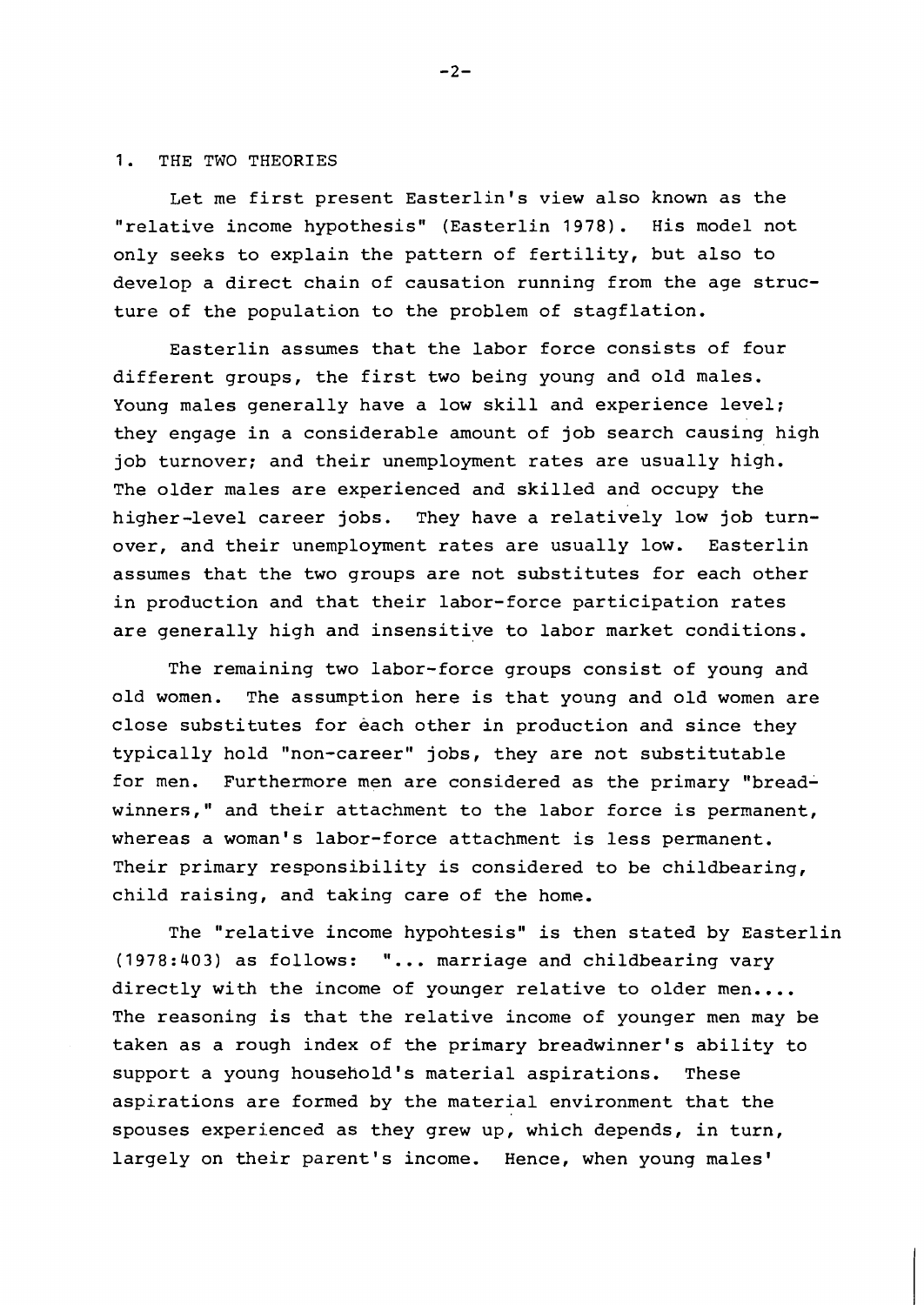income is high relative to older males', it means that they may more easily support the aspirations that they and their potential spouses formed in their families origin. Young people will then feel freer to marry and have children." The appeal of this theory is that one can draw implications from the population's structure about the performance of the economy.

An attempt has been made to explain the stagflation of the 1970s in this context (see Easterlin, 1978; Easterlin, Wachter, and Wachter, 1978). The story goes as follows. The people born during the "baby boom" in the 1950s entered the labor market in the 1970s. The large number of young people trying to find jobs created an imbalance in the labor market. The lack of job opportunities made the young people feel worse off because their aspirations were not fulfilled, so they tended to marry late and have fewer children. This explains the sharp fall in fertility. As a further consequence of young men's disappointment, young women began to enter the labor force in order to augment family incomes, thus driving their substitutes, the older women, out of the labor force (Hickman and Coen 1980).

Because of this labor-force excess and because there tends to be higher unemployment among the young, the overall unemployment rate goes up: a 1970 phenomenon. The government then orients its policy to the overall unemployment rate, undertaking expansionary fiscal and monetary actions. But the newly created aggregate demand drives up the demand for older men, since younger men cannot be substituted for them. Since older men usually have low unemployment rates, their excess demand drives up their wages, which in turn pushes up inflation.

Easterlin's hypothesis challenged that of Becker and his school - the "human capital" approach. This approach views households as utility maximizers, where market goods, leisure time, and "child services" enter the household's utility functions. The analysis is then put forward in the usual way using the same framework as the derivation of consumer demand for durable goods. As Sanderson (1976) has pointed out, the view rests on two assumptions: (1) the representative household

 $-3-$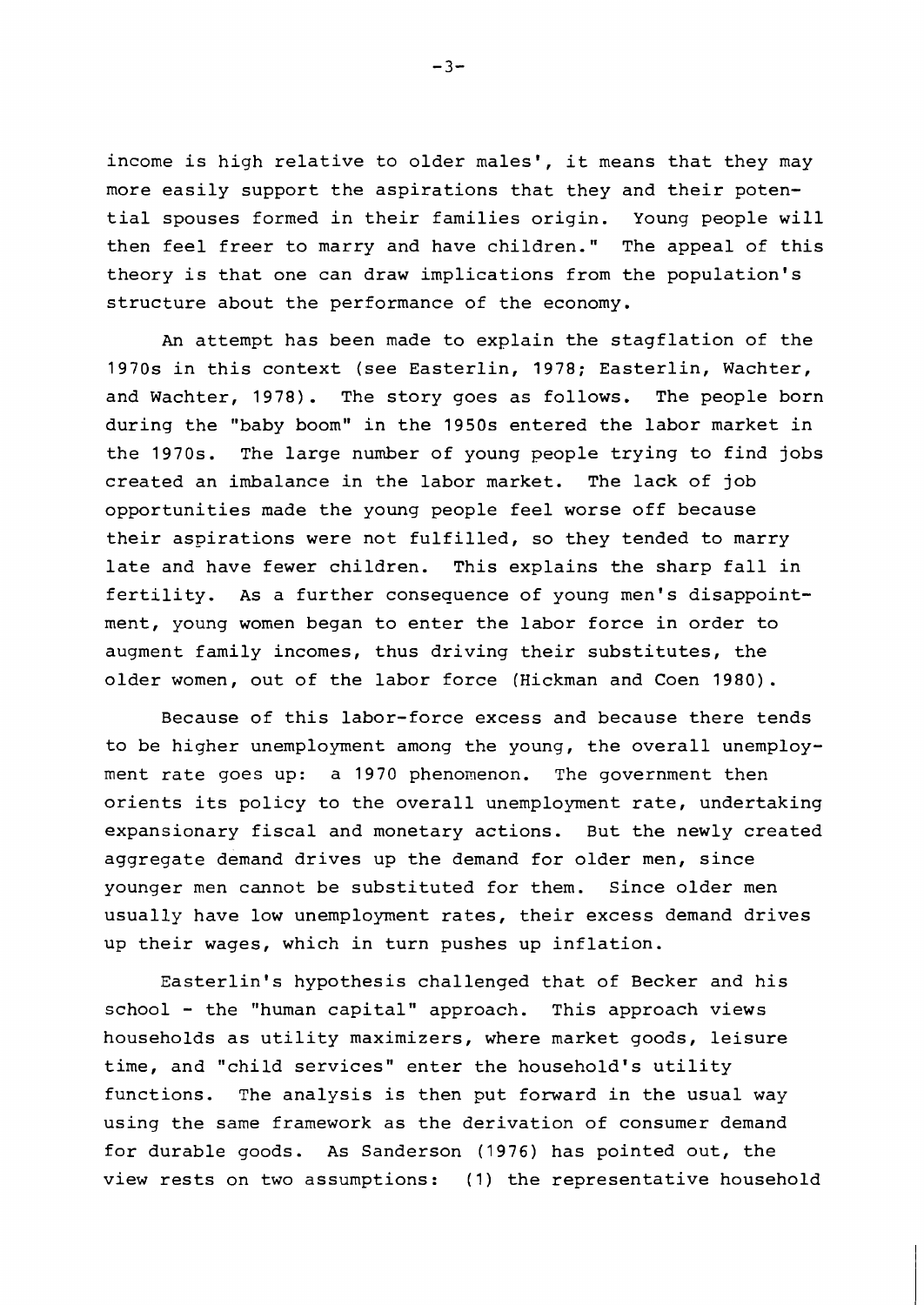behaves rationally on the basis of unchanging tastes, and **(2)**  the prices of commodities desired by the representative household are unaffected by that household's consumption decisions. Easterlin rejected the first postulate and replaced it by a mechanism through which tastes (aspirations) change systematically according to one's upbringing. In the course of the debate Becker abandoned assumption (2) and maintained that the relative prices of children and the relative price of goods consumed per child are not independent of household decisions. He reasoned that the family cares about its average level of expenditures per child, but not about its expenditures on each child separately. As parent's income increases they are assumed to want to spend more both on themselves and on each of their children.

Both the Easterlin and Becker schools assume that, when enough factors are left constant, the underlying relation between fertility and income is positive, but they proceed to show that when income changes, something else is likely to change that has an offsetting effect on fertility. The major source of these different offsetting forces is its nature not its existence. According to the Easterlin group the force that offsets the underlying positive income effect is related to parent's aspirations for their own standard of living. Over time, both current income levels and aspiration levels rise, leaving the net effect of these two forces unclear. According to the Becker group, the offsetting force is related to parents' aspirations for their children's material standard of living. As parent's income rise, they want to increase their average expenditure per child, thus increasing the cost to them of an appropriately raised child. The increasing cost of children with higher standards of living, therefore, would offset the effect of higher income.

In recent years the differences between the Easterlin and Becker schools has narrowed considerably. Sanderson (1976:473) wrote: "The two specifications differ not only in that, holding other things constant, the Becker group expects the desired level of expenditures per child to be positively related to

 $-4-$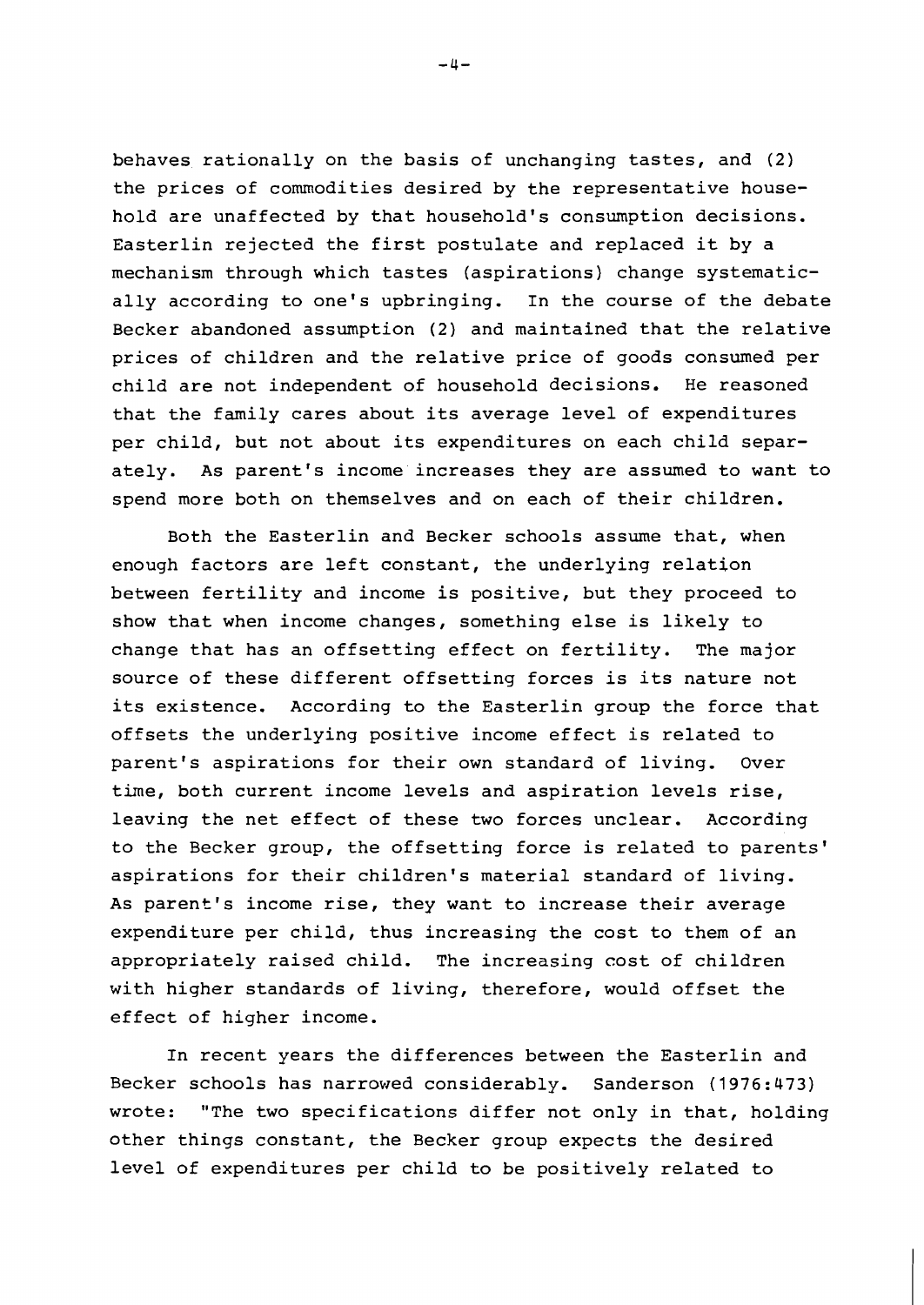parental income, while the Easterlin group expects desired bequests (and expenditures) per child to be independent of parental income." By introducing the notion of "child quality" the Becker group moved close to Easterlin's position. "Child quality" depends on the level of expenditures per child and on a host of other influences over which the parents have little or no control. This extension allows the Becker school' to analyze fertility also in an intergenerational context. To see how close the two positions may be, Sanderson (1976:473) quotes the following words of Becker: "Our conclusions about the effect of economic growth on the number of children are similar to those reached by Richard Easterlin in his important work on fertility.... Both Easterlin's and our own analysis are based on changes in the economic position of children relative to their parents."

## 2. THE MODEL

The empirical model described in this paper is based on a model first presented by Butz and Ward (1979) but with more attention given to labor-force participation. The model includes Easterlin's relative income hypothesis and at the same time follows Becker's line of thought of households being utility maximizers.

Here the emphasis is placed on the assymmetry between an increase in men's wages and an increase in women's wages. Since women's time is considered to be important "input" in the production of children's services whereas men's time is not, women's wages can be viewed as an opportunity cost of having children. For a household with an employed wife, an increase in a man's income raises family income and leads to a higher demand for children. An increase in a woman's wages also contributes to an increase in family income, which, in turn, leads to a higher demand for children. This income effect, however, is offset by the simultaneous increase in the opportunity cost of childbearing and rearing. So far as families with employed wives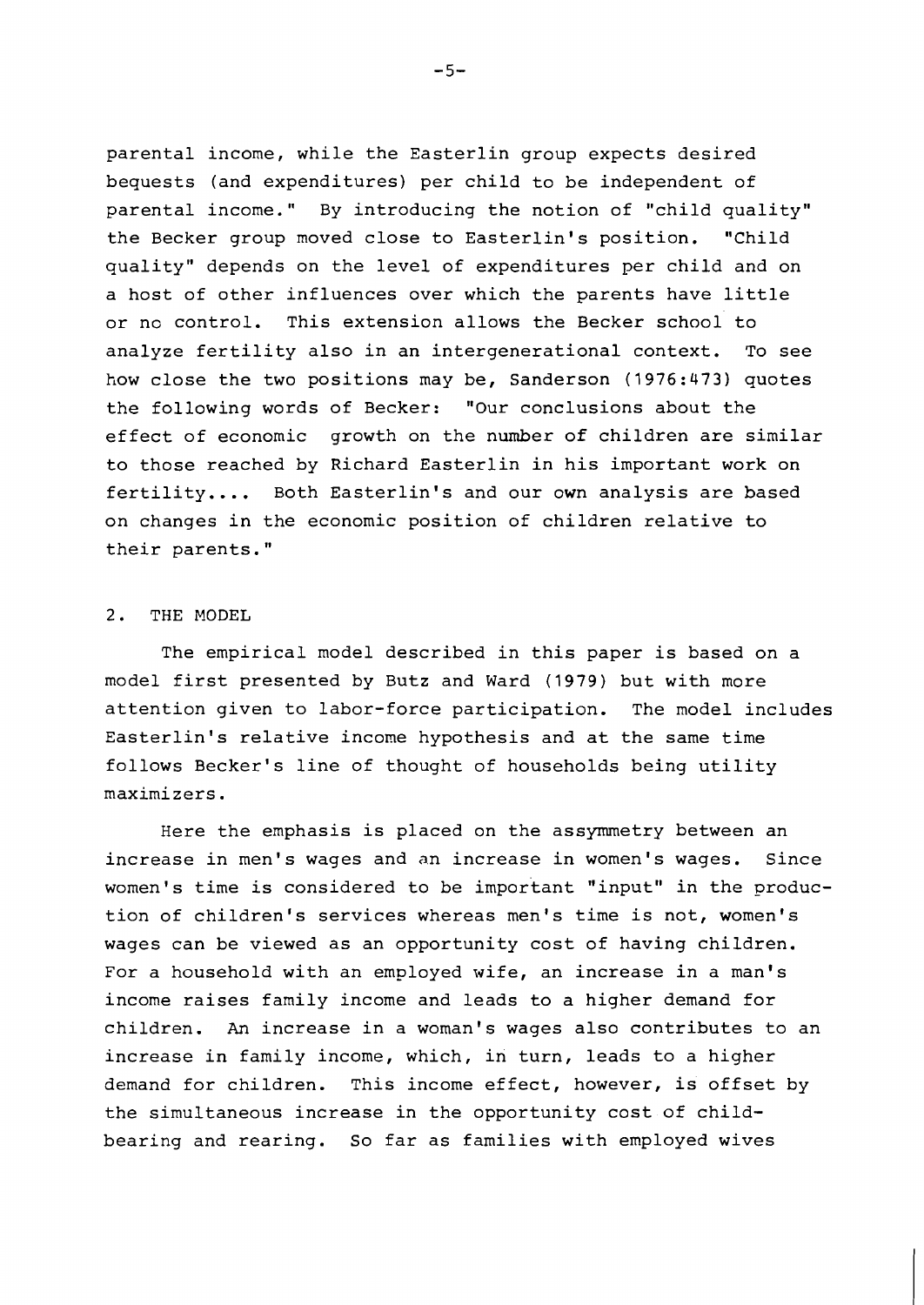are concerned, the probability of having a child in a given year, B, depends on the male's income, Ym, on the female's wages, Wf, and on other factors, X. By using the male's income instead of the male's wage rate it is assumed that the hours worked by men are exogenous to the model.

$$
B = B1(Ym, WF, X) \qquad \text{if wife is employed} \qquad (1)
$$

When both husband and wife are employed, an increase in the husband's wage will induce the wife to reduce her hours in the labor market. An increase in the wage of a husband whose wife is not employed will increase her reservation wage,  $\tilde{w}f$ , which in turn increases the shadow price of children. The desire of a nonemployed wife to have children, then, is a function of Ym,  $\widetilde{W}f$ , and X:

$$
B = B2[Ym, \ \widetilde{W}f(Ym), X] \qquad \text{if wife is nonemptyed}
$$
  
= B2(Ym, X) (2)

A change in the birth rate induced by a change in women's labor-force participation can be measured as an average of the response in three classes: nonemployed, employed, and transitional. For wives who change their employment status in response to a wage change, the induced change in B, the probability of childbearing, is a fraction of that exhibited by women who remained employed. This fraction will be denoted by a. It is a function of how close the initial market wage is to the reservation wage of a representative woman. Given these considerations and denoting K as the labor-force participation rate of women, the total differenciation of B leads to:

$$
dB = K \frac{d}{d} \frac{B1}{Wf} dWf + a \Delta K \frac{d}{d} \frac{B1}{Wf} dWf
$$
  
= K \frac{d}{d} \frac{B1}{Wf} dWf + a \frac{d}{d} \frac{K}{Wf} \frac{d}{d} \frac{B1}{Wf} (dWf) 2 (3)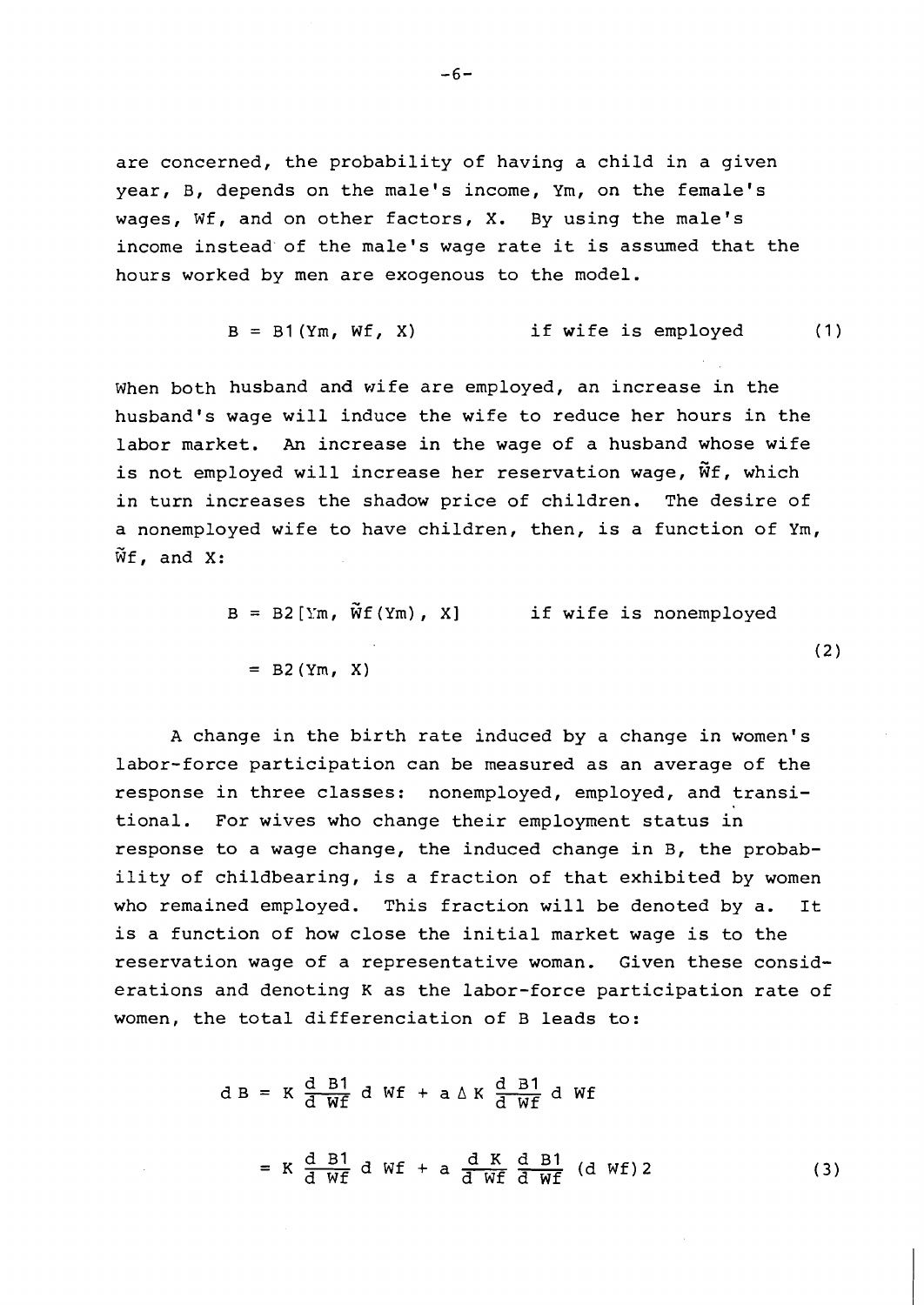The response to an increase in a husband's wage is then given by

$$
dB = K \frac{d}{d} \frac{B1}{Ym} d Ym + (1 - K) \frac{d}{d} \frac{B2}{Ym} d Ym +
$$
  
+ 
$$
\left[ a \frac{d}{d} \frac{B1}{Ym} + (1 - a) \frac{d}{d} \frac{B2}{Ym} \right] \frac{d}{d} \frac{K}{Ym} (d Ym) 2
$$
 (4)

Dropping the "small" squared differentials, combining equations (3) and (4) and writing the result in elasticity form gives

d ln(B) = 
$$
\left[\frac{B1}{B} e(B1, Ym) * K * d ln(Ym)\right] + \left[\frac{B2}{B} e(B2, Ym)\right]
$$
 (5)  
\* (1 – K) \* d ln(Ym) +  $\left[\frac{B1}{B} e(B1, wf)\right] * K * d ln(wf)$ 

where

e(.,.) represents an elasticity.

This will give

$$
\ln(B) = b0 + b1*K * \ln(Ym) + b2*(1 - K) * \ln(Ym) + b3*K * \ln(Wf)
$$
  
+ b3\*K \* \ln(Wf)  
with b1 > 0, b2 > 0, and b3 < 0.

Finally, collecting the K\*ln(Ym) terms leads to:

$$
\ln(B) = g0 + g1*K * \ln(Ym) + g2 * \ln(Ym) + g3*K * \ln(Wf)
$$
 (7)

with  $q0 = b0$ ,  $q1 = b1 - b2$ ,  $q2 = b2$ ,  $q3 = b3$ .

Therefore, the expected signs of equation (7) are:

 $g1 + g2 > 0$  and  $g3 < 0$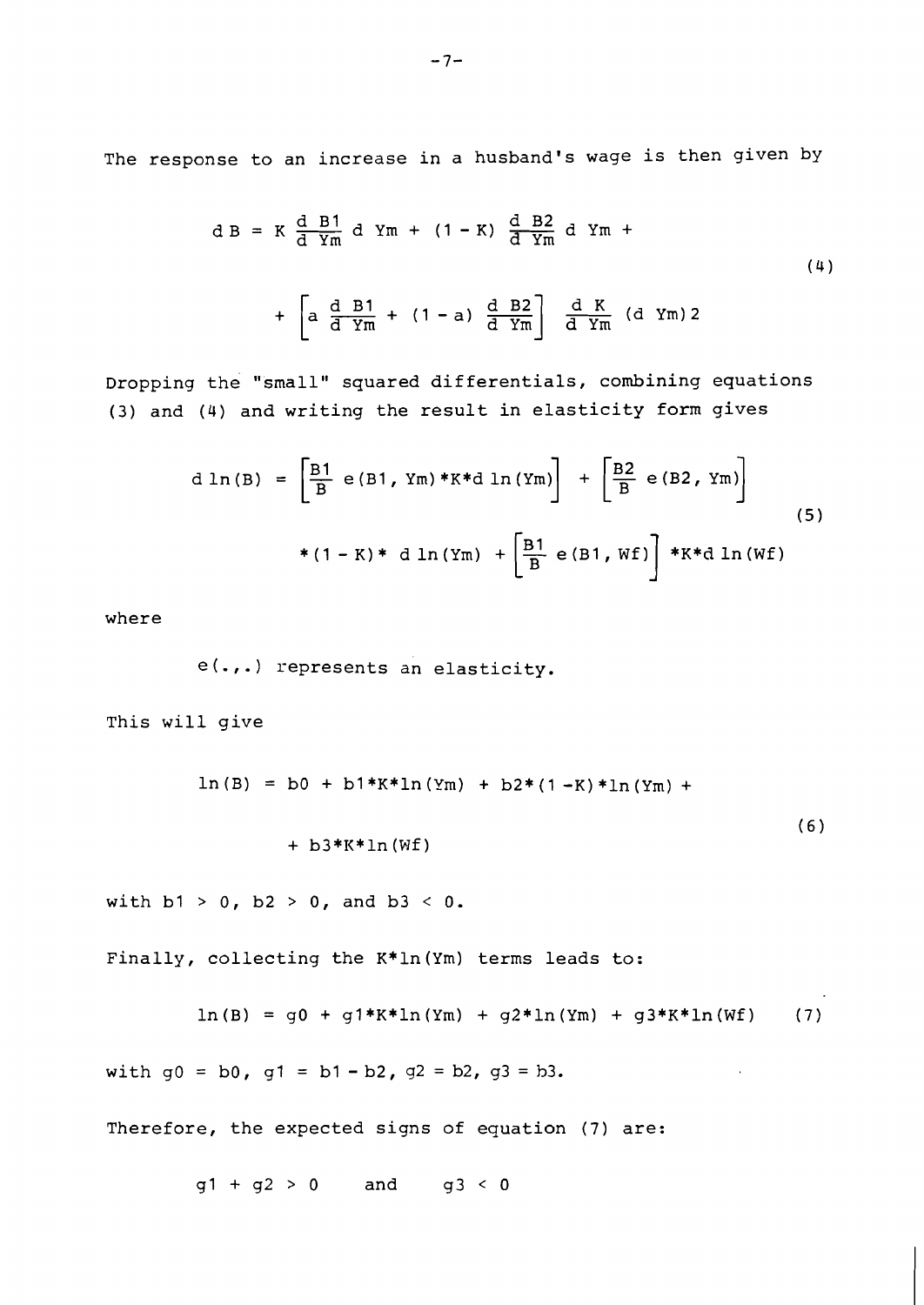Consider now a rise in the earnings of all participants. If K is low, it will have a positive effect on B. On the other hand, if K is high, the effect will be reduced or even become negative. When K is low, then, periods of high income periods are associated with high fertility periods. When, on the contrary, K is high (as it has been in recent years), high income periods are associated with low fertility periods. This implies that fertility will behave countercyclically.

Since this model emphasizes the interrelationship between fertility and the labor-force participation of women, a second equation specifying this participation is added to equation (7) to complete the model. In their paper Butz and Ward (1979:322 and footnote 11) are not precise about the second equation, even though they use a system's estimation procedure (two-stage least squares). In this work an equation of the following type is specified:

$$
K = c0 + c1*ln(B) + c2*ln(Wf) + c3*EQ
$$
  
+ c4\*TIME + c5\*K(1) (8)

where

- $K$ is the labor-force participation rate of women EQ is the overall labor-force participation standing as a proxy for the level of economic activity\*
- TIME is the linear time trend capturing the change of the woman's position in society

K(1) K lagged on year

<sup>\*</sup>Other variables, like the deviation of GNP from trend or the unemployment rates, were also tried in order to capture the level of economic activity. But it turned out that they have either the wrong sign or are statistically insignificant.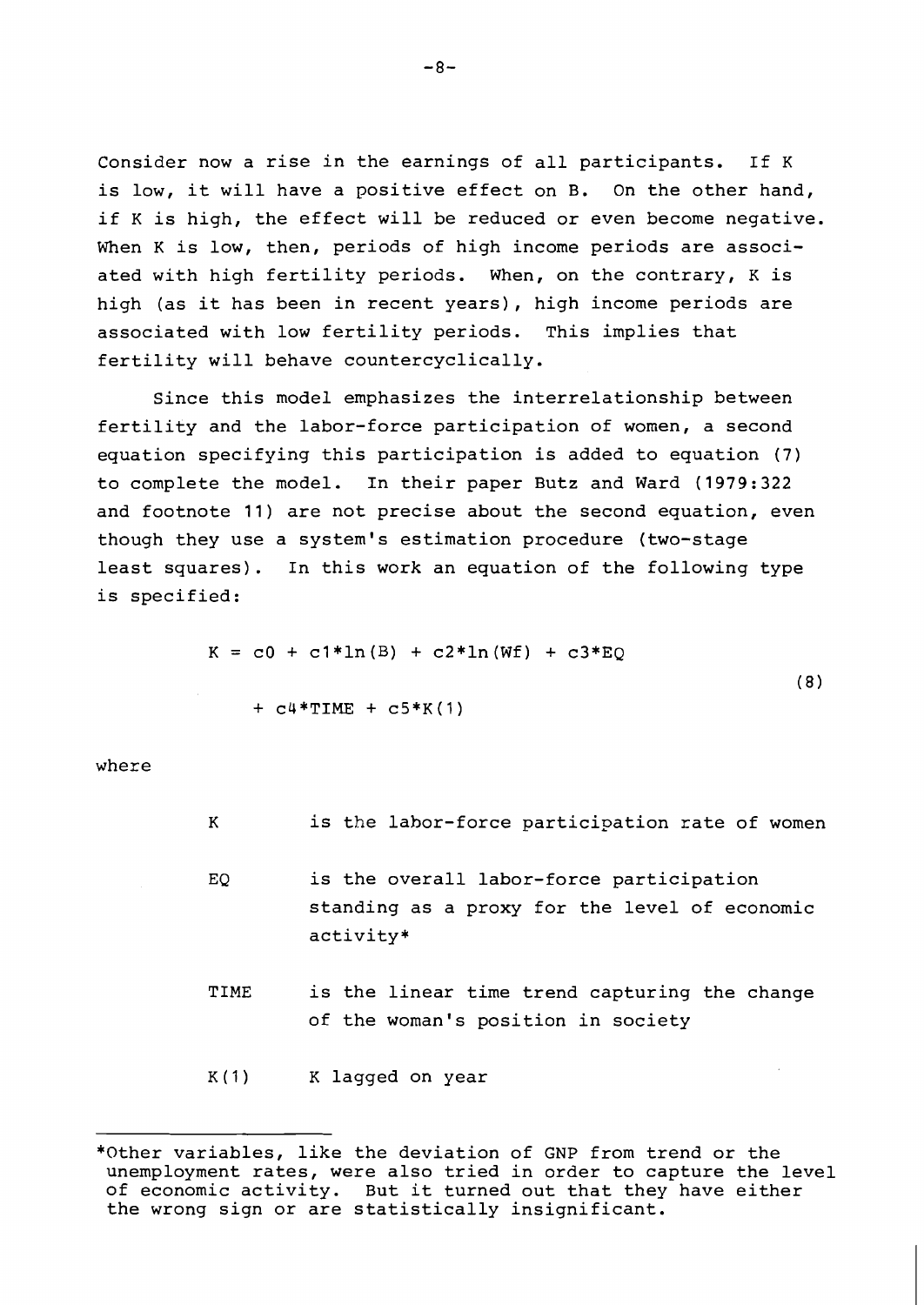To capture his relative income hypothesis, Easterlin proposed a variable based on the notion that a population having fewer younger males than older males is in a better economic position to encourage having children than the reverse. His variable, MR, therefore represents the ratio of males aged 15 to 35 years over males aged 35 to 65 years. When MR is low there should be a positive effect on fertility and a negative effect on the labor-force participation of women. This variable will be introduced into both equation (7) and (8) of the basic model in order to test the relative income hypothesis. This variable was used successfully by Hickman and Coen (1980) in their model, which determined women's labor-force participation rates.

## **3.** THE ESTIMATES

The analysis for this paper was carried out for women 20 to 30 years of age, thus giving B and K age-specific values. More details about the variables used and their source can be found in the Appendix. The data cover **22** annual observations from 1957 to 1978. Equation (7) is first estimated by ordinary least squares (OLS) and the results are reported in Table 1. All coefficients have the hypothesized signs and are highly significant.

Let us now consider what the addition of the Easterlin variable MR will do to the equation. The result is also reported in Table 1. Obviously the fit of the equation has improved considerably. What seems more important is that the autocorrelation in the equation has practically disappeared. This supports the view that the Easterlin variable captures a different aspect of the fertility pattern. Since the age structure of the population changes more slowly, it explains the medium-term behavior, whereas the other variables, which are related to business cycles, capture more of the short-term movements. This would imply that there is no contradiction between the Becker and the Easterlin approach, since they refer to different time horizons for the fertility behavior.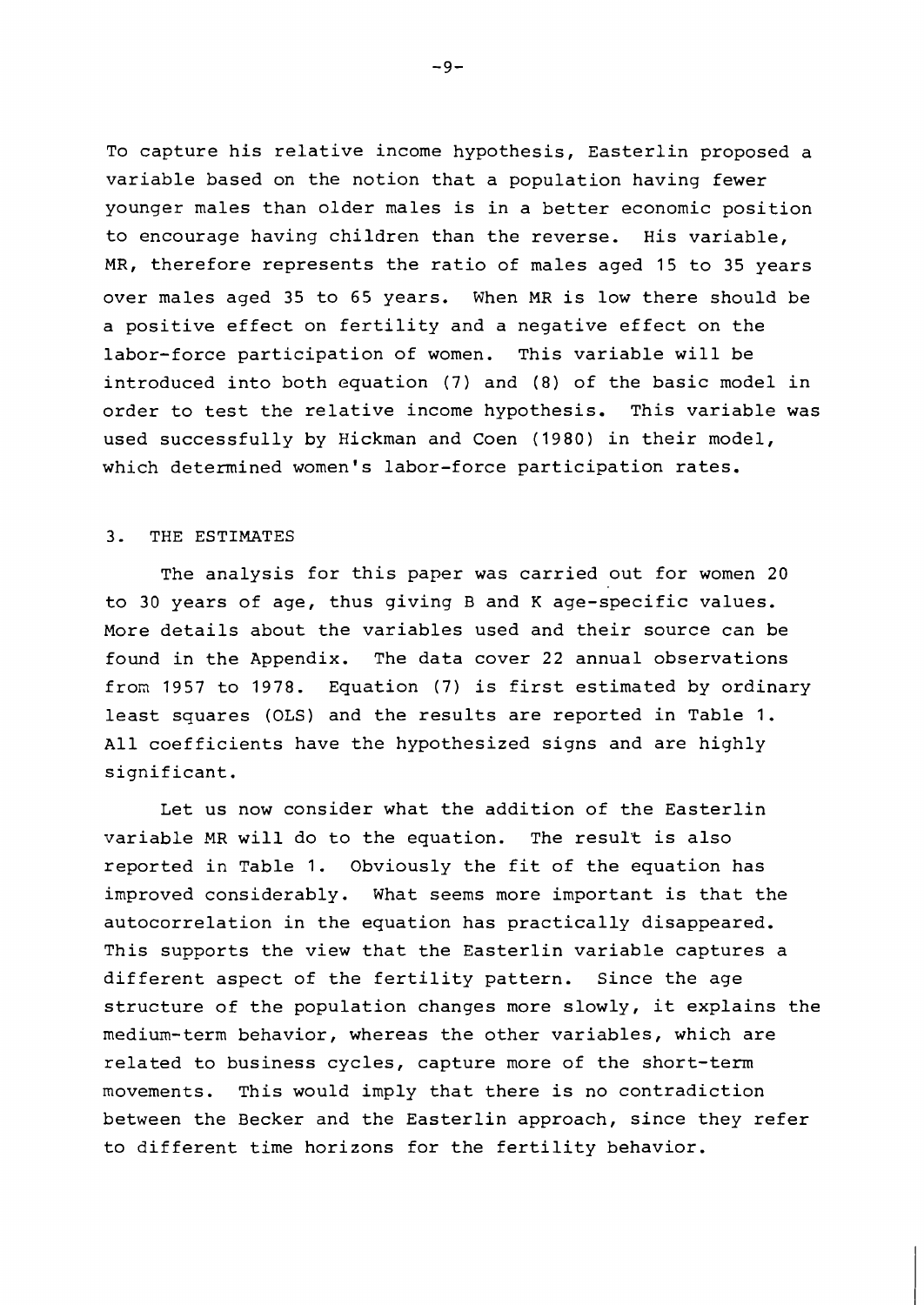| Equation (7)                        | Constant           | $K \star 1n(Ym)$ | $K*ln(Wf)$          | ln(Ym)            | <b>MR</b>            | DW    | RHO(1) | - SE   | <b>MAPE</b> | $R^2$ | $R_c^2$ |
|-------------------------------------|--------------------|------------------|---------------------|-------------------|----------------------|-------|--------|--------|-------------|-------|---------|
| Without<br>Easterlin<br>hypothesis  | 3.64059<br>(12.26) | .02172<br>(3.21) | $-.05533$<br>(6.24) | 1.88117<br>(5.99) |                      | 1,206 | .37    | .03724 | .58         | .951  | .943    |
| Easterlin<br>hypothesis<br>included | 4.70292<br>(10.34) | .01860<br>(3.18) | $-.04976$<br>(6.38) | 1.93381<br>(7.22) | $-1.31959$<br>(2.81) | 1.748 | .08    | .03167 | .48         | .966  | .959    |

**DW** = Durbin-Watson statistic

- $RHO(1)$  = estimated first order autocorrelation coefficient
- SE = standard error of the error term of the equation
- MAPE = mean absolute percentage error
- $= R<sup>2</sup>$  corrected for the degrees of freedom  $R_c^2$

the number in parentheses under the coefficient is the corresponding t-statistic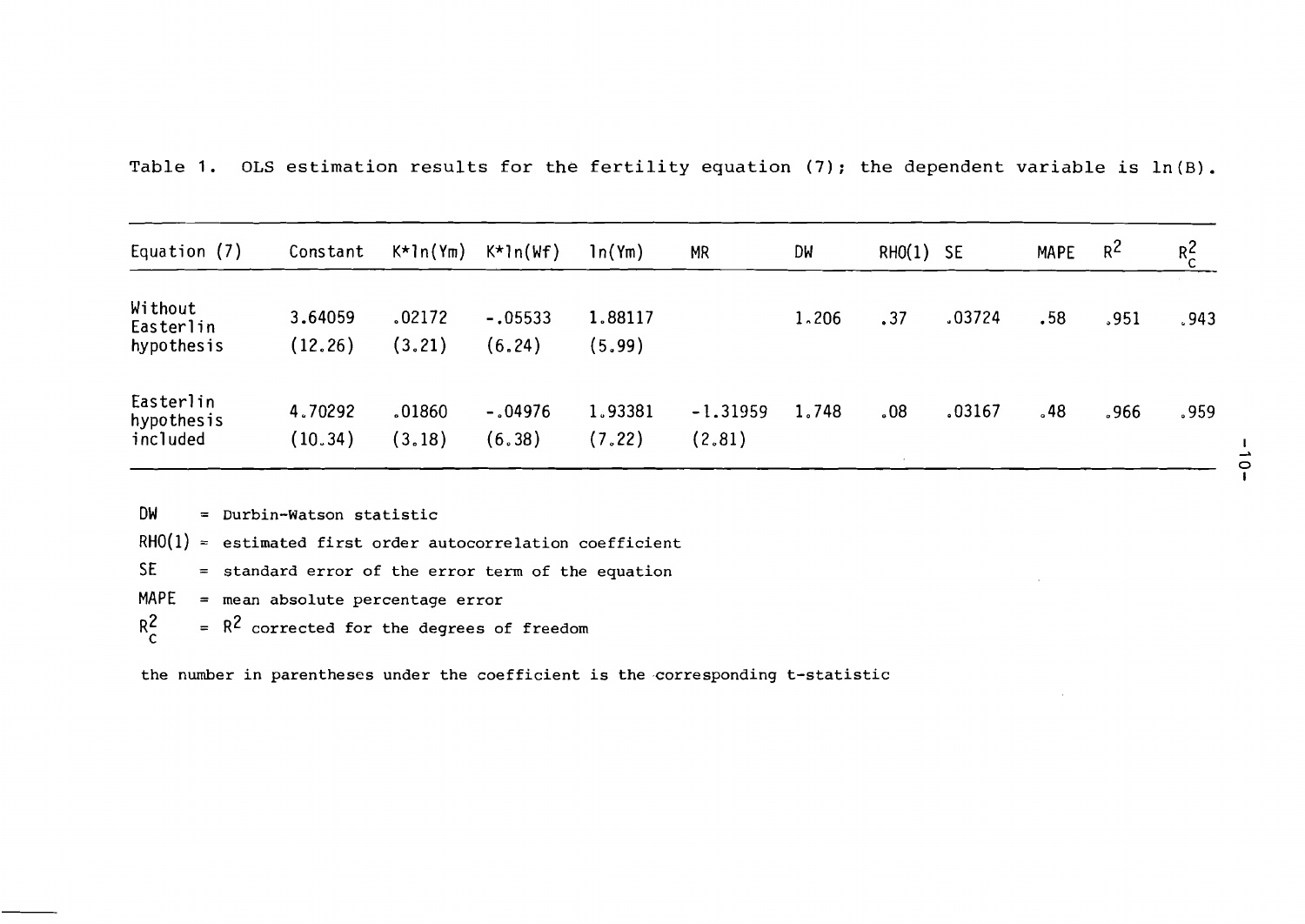The estimation of the labor-force participation equation (8) is more difficult, since the coefficients are not as significant\*. The results are given in Table 2. Let us first consider the variant including all relevant variables. The overall statistics are satisfactory, but four of the seven coefficients are not significant. The procedure followed now is to drop one or more of the insignificant variables. When K(1) is dropped all coefficients except the constant term become significant, and the overall statistics are either improved or remain the same. This suggests that multicollinearity was present in the first equation estimated. Removing the constant term also improves the fit of the equation: the Durbin-Watson coefficient, DW, the standard error, SE, and the corrected R2. This will be the preferred equation, which will be used for further calculations. The inclusion of MR in the equation seems to be crucial, since the fit of equations not including MR is much worse. Another indication that MR should be included is that the coefficient of  $ln(B)$  nearly doubles when MR is excluded, implying that the effect of MR is partly dependent upon ln(B).

Since the theory behind this model stresses the interrelationship between fertility and labor-force participation behavior of women, the two equations (7) and **(8)** form a system, which should be estimated simultaneously. The degree of overidentification is not high thus causing the two stage least squares (TSLS) to be identical or dominate the limited information maximum likelihood (LIllL) for small samples. The results of these two estimators are shown in Table 3. The results show no significant difference to the one obtained by OLS. This indicates that the degree of misspecification in both equations is not high, since the OLS estimation is much more robust to such failures. For further analysis we therefore use the results obtained by TSLS.

<sup>\*</sup>For an overview of the behavior of Austrian labor-force participation rates, I refer to an article by Biffl (1979).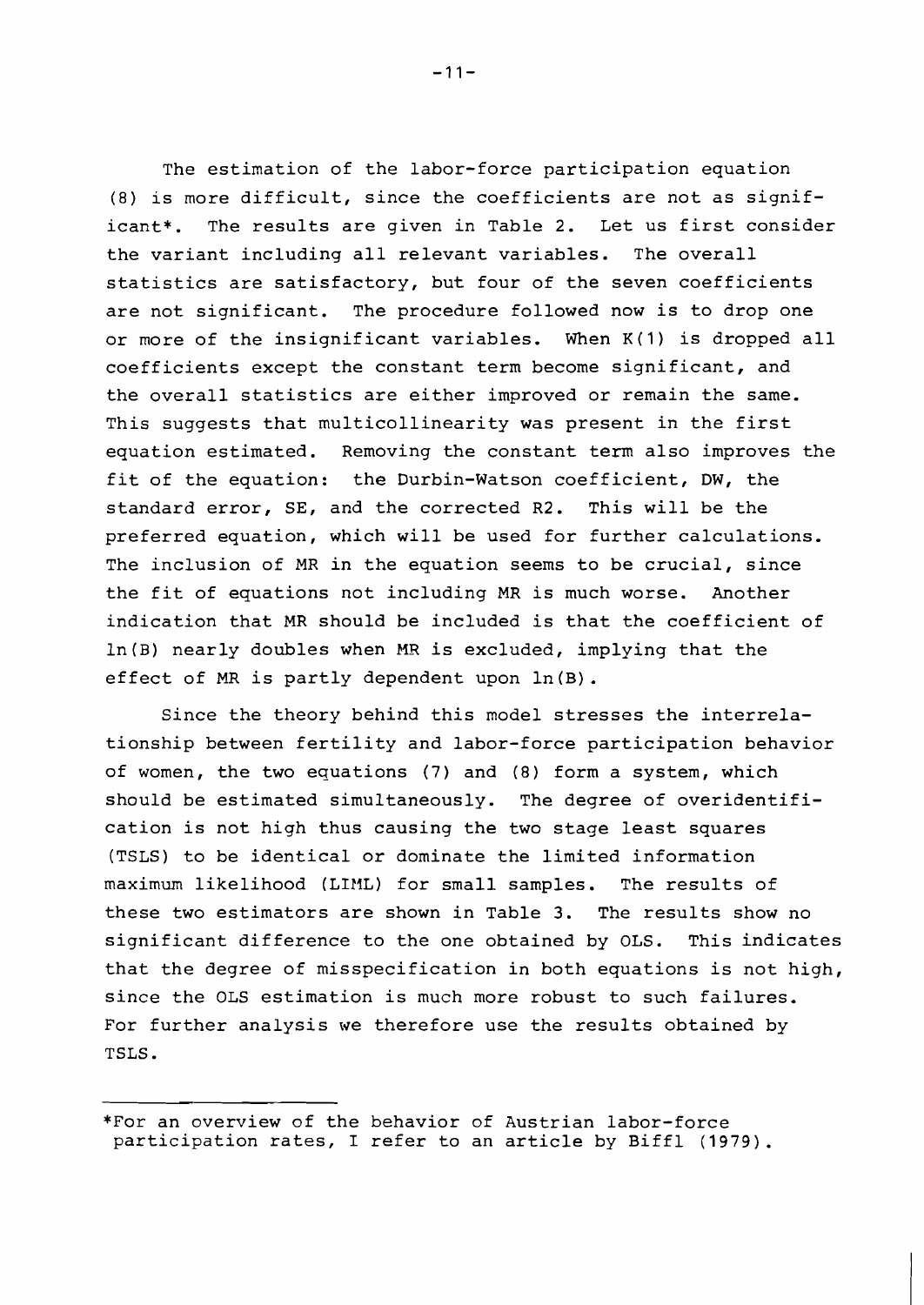| For labor-fortion participation and for<br>こくさつ セストリーム コセニュー |
|--------------------------------------------------------------|
| りょうりょ<br>アーシャー ドンスター・ドンド・ドラー                                 |
|                                                              |
| こし イラント<br>ム サー・ニ しくしょう                                      |
| estimation                                                   |
| I<br>I<br>ı                                                  |
|                                                              |
| ı<br>ı<br>Í<br>٢<br>֠                                        |

| Constant $ln(B)$   |                      | ln(Mf)                                   | E)                 | £                      | TIME                | K[1]                | ð     | RHO(1) SE      |        | MAPE $R^2$ |      | ಌೣಀ  |
|--------------------|----------------------|------------------------------------------|--------------------|------------------------|---------------------|---------------------|-------|----------------|--------|------------|------|------|
| 31.94226<br>(.94)  | $-8.0604$<br>(2.57)  | $-61.9552$<br>(3.66)                     | $.55851$<br>(1.23) | $32.92903$<br>(1.85)   | $2.44554$<br>(3.42) | $(13767$<br>$(.64)$ | 2.484 | $-.25$         | .82998 | .84        | .872 | .821 |
| 22.52400<br>(.75)  | $-7.60215$<br>(2.53) | $-69.26828$ .74238<br>(5.65) (2.16)      |                    | 36.48505<br>(2.20)     | $2.76233$<br>(5.46) |                     | 2.298 | $-16$          | .81449 | .85        | .869 | .828 |
|                    | $-5.97677$<br>(2.93) | $-68.17235.90451$<br>(5.68)              | (3.43)             | $39.91117$<br>$(2.54)$ | $2.71481$<br>(5.48) |                     | 2.199 | $-12$          | .80383 | .86        | .864 | .833 |
| 55.40148<br>(1.63) | $-10.555$<br>(3.47)  | $-40.01278$ .66390<br>(3.08) (1.37)      |                    |                        | $1.62170$<br>(2.70) | $.26227$<br>(1.19)  | 2.198 | $-13$          | .89060 | <b>90</b>  | .843 | .794 |
| 40.86394<br>(1.27) | (3.22)               | $-10.15625 - 50.45102$ 1.07616<br>(5.19) | (3.15)             |                        | $2.10274$<br>(4.66) |                     | 1.777 | 0 <sup>o</sup> | ,90171 | .96        | .829 | .789 |
|                    |                      |                                          |                    |                        |                     |                     |       |                |        |            |      |      |

Durbin-Watson statistic  $\mathbf{u}$  $\tilde{a}$ 

estimated first order autocorrelation coefficient  $RHO(1) =$  standard error of the error term of the equation  $\mathbf{u}$ 

= mean absolute percentage error<br>=  $R^2$  corrected for the degrees of freedom SE<br>M R 2<br>M R 20

the number in parentheses under the coefficient is the corresponding t-statistic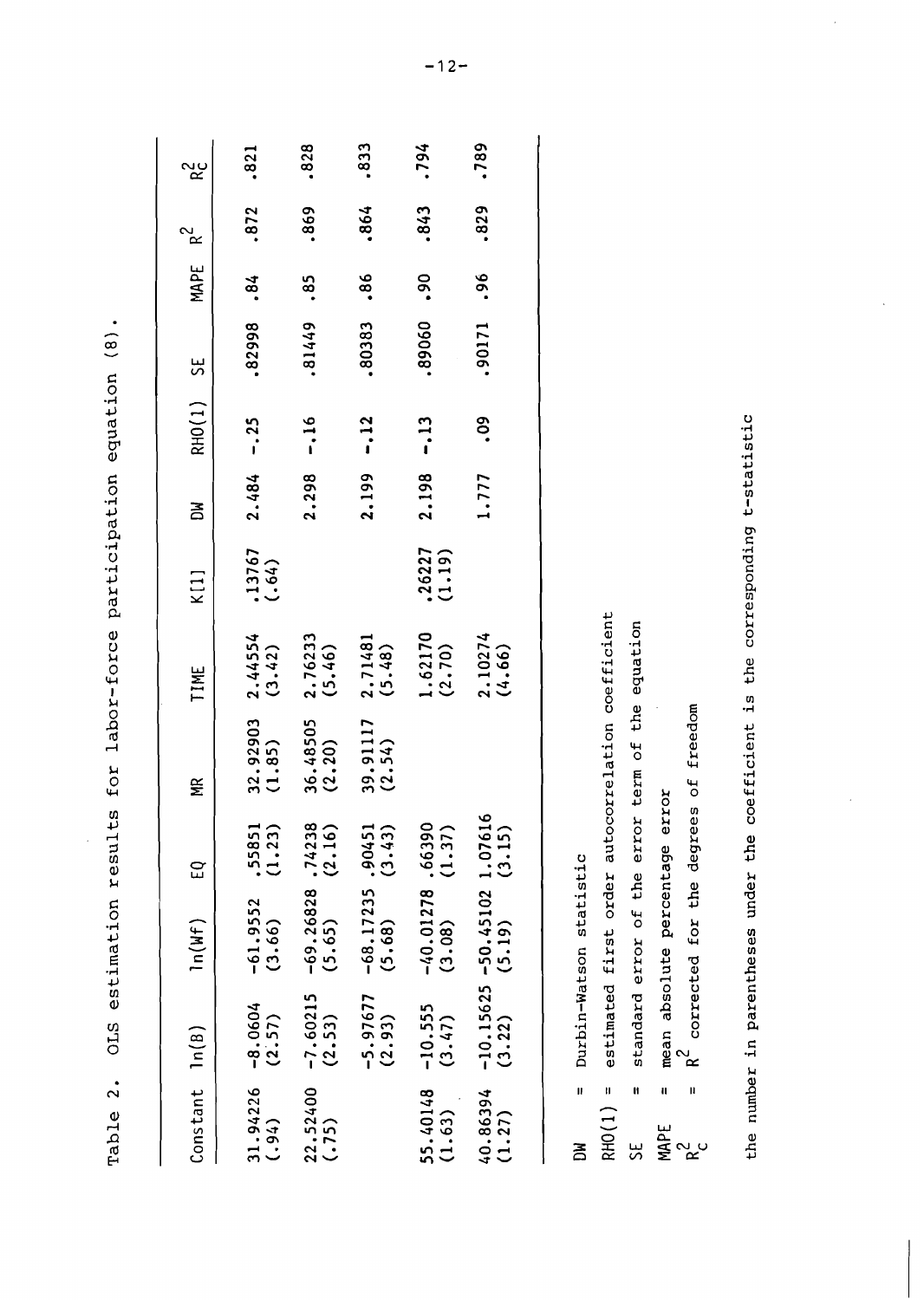|                      | Fertility equation                           |                         |                         |                                                   |       |                 |        |      |        |                         |
|----------------------|----------------------------------------------|-------------------------|-------------------------|---------------------------------------------------|-------|-----------------|--------|------|--------|-------------------------|
| Constant             |                                              | $K*ln(Yn)$ $K*ln(Wf)$   | ln(Ym)                  | $\widetilde{\mathbf{z}}$                          | 종     | RHO(1)          | 5S     | MAPE | 2<br>R | Estimation<br>Procedure |
| (10.37)<br>4.75501   | $.01797$<br>(2.98)                           | $-04859$<br>(6.15)      | 1.89909<br>(6.66)       | $-1.33907$<br>(2.84)                              | 1.711 | $\overline{10}$ | .03169 | .48  | ,966   | <b>TSLS</b>             |
| 4.75653<br>(10.37)   | $.01795$<br>(2.98)                           | $-04856$<br>(6.15)      | $1.89809$<br>(6.64)     | $-1.33964$<br>(2.84)                              | 1.710 | $\frac{10}{1}$  | .03170 | .48  | ,966   | $1 = 1.027858$<br>LIML  |
|                      | Labor-force participation equation           |                         |                         |                                                   |       |                 |        |      |        |                         |
| ln(B)                | ln(Wf)                                       | EQ                      | MR                      | TIME                                              |       |                 |        |      |        |                         |
| $-5.89503$<br>(2.65) | $-68.32956.89628$<br>(5.64) (3.22)           |                         | r<br>40.09417<br>(2.53) | $2.72273$<br>(5.42)                               | 2.197 | $-12$           | ,80386 | .86  | .864   | <b>TSLS</b>             |
| $-5.89270$<br>(2.64) | $-68.33146.89608$<br>(5.63) (3.22)<br>(5.63) |                         | $40.09598$<br>(2.53)    | $2.72286$<br>(5.42)                               | 2.197 | $-12$           | .80387 | .86  | .864   | $1 = 1.03953$<br>LIML   |
| RHO(1)<br>ŠΑ         | $\mathbf{H}$<br>$\mathbf{I}$                 | Durbin-Watson statistic |                         | estimated first order autocorrelation coefficient |       |                 |        |      |        |                         |

TSLS and LIML estimation results for the equation system (7) and (8).

Table 3.

the number in parentheses under the coefficient is the corresponding t-statistic

standard error of the error term of the equation

 $\frac{1}{2}$  $\mathbf{u}$  $\mathbf{u}$ 

5E

MAPE<br>R<sup>2</sup> c

 $R^2$  corrected for the degrees of freedom

mean absolute percentage error

instruments used:  $\ln(Ym)$ , MR, constant,  $\ln(Wf)$ , TIME, EQ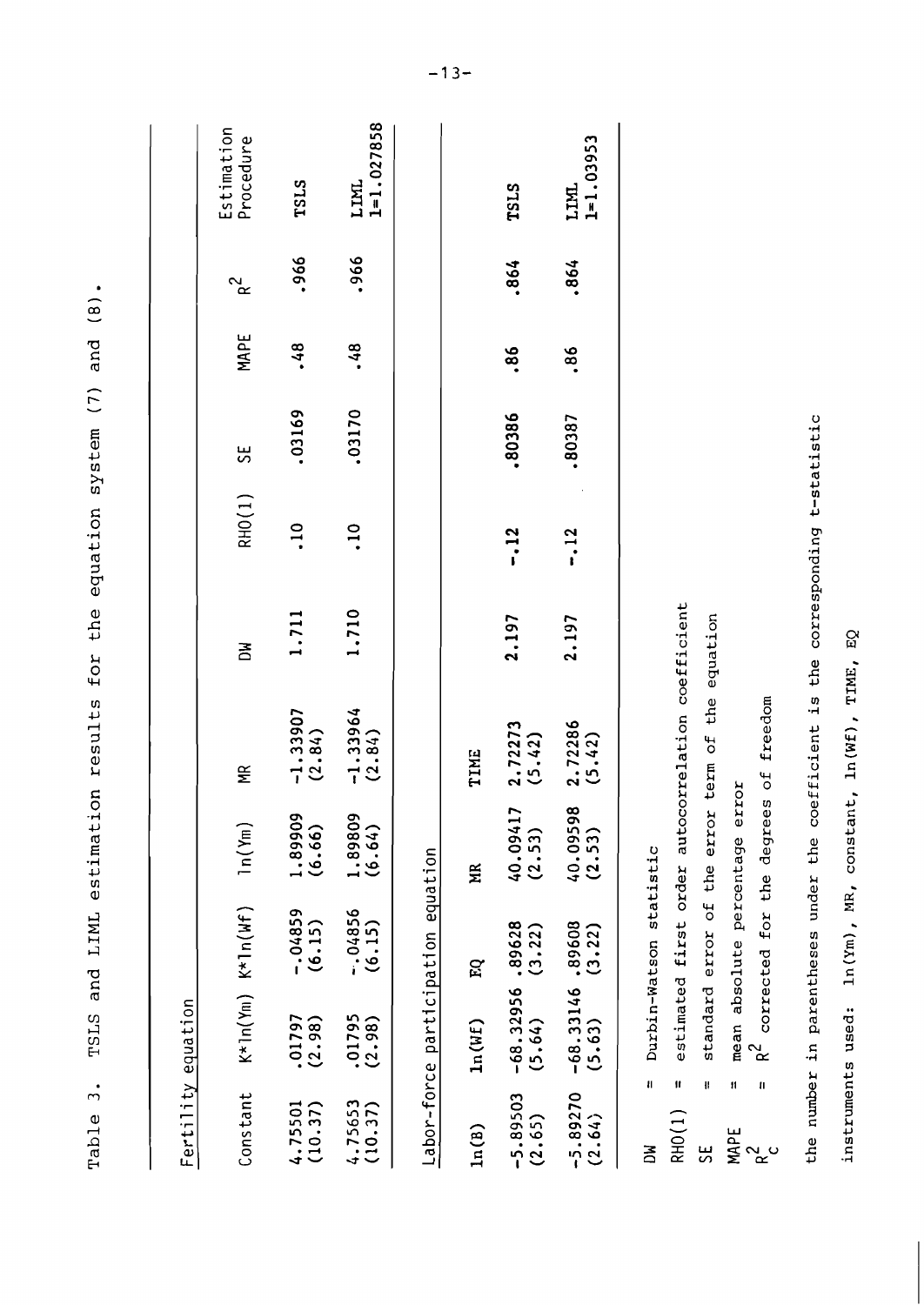## 4. MULTIPLIER ANALYSIS

It is interesting to see the total effect that certain exogenous variables have on the two endogenous variables: the fertility rate and the labor-force participation rate of women between the ages of 20 and 30. Let us first calculate the elasticity of B with respect to Ym, Wf, and MR:

$$
\frac{d \ln(B)}{d \ln(Ym)} = .01797*K + 1.89909
$$
\n(9)

$$
\frac{d \ln(B)}{d \ln(Wf)} = .01797*(-68.32956)*\ln(Ym) - .04859*K
$$
  
+ (-.04859)(-68.32956)\*\ln(Wf) (10)

$$
=-1.22788*ln(Ym) - .04859*K + 3.32013*ln(Wf)
$$

$$
\frac{d \ln(B)}{d \text{ MR}} = .01797*40.09417*ln(Ym) - 1.33907
$$
  
- .04859\*40.09417\*ln(Wf) (11)  
= .72049\*ln(Ym) - 1.94818\*ln(Wf) - 1.33907

In the same way one can derive the multipliers for K with respect to Ym, Wf, and MR:

$$
\frac{d K}{d \ln(Ym)} = -5.89503*.01797*K
$$
  
-5.89503\*1.89909  
= -.10593\*K - 11.19519 (12)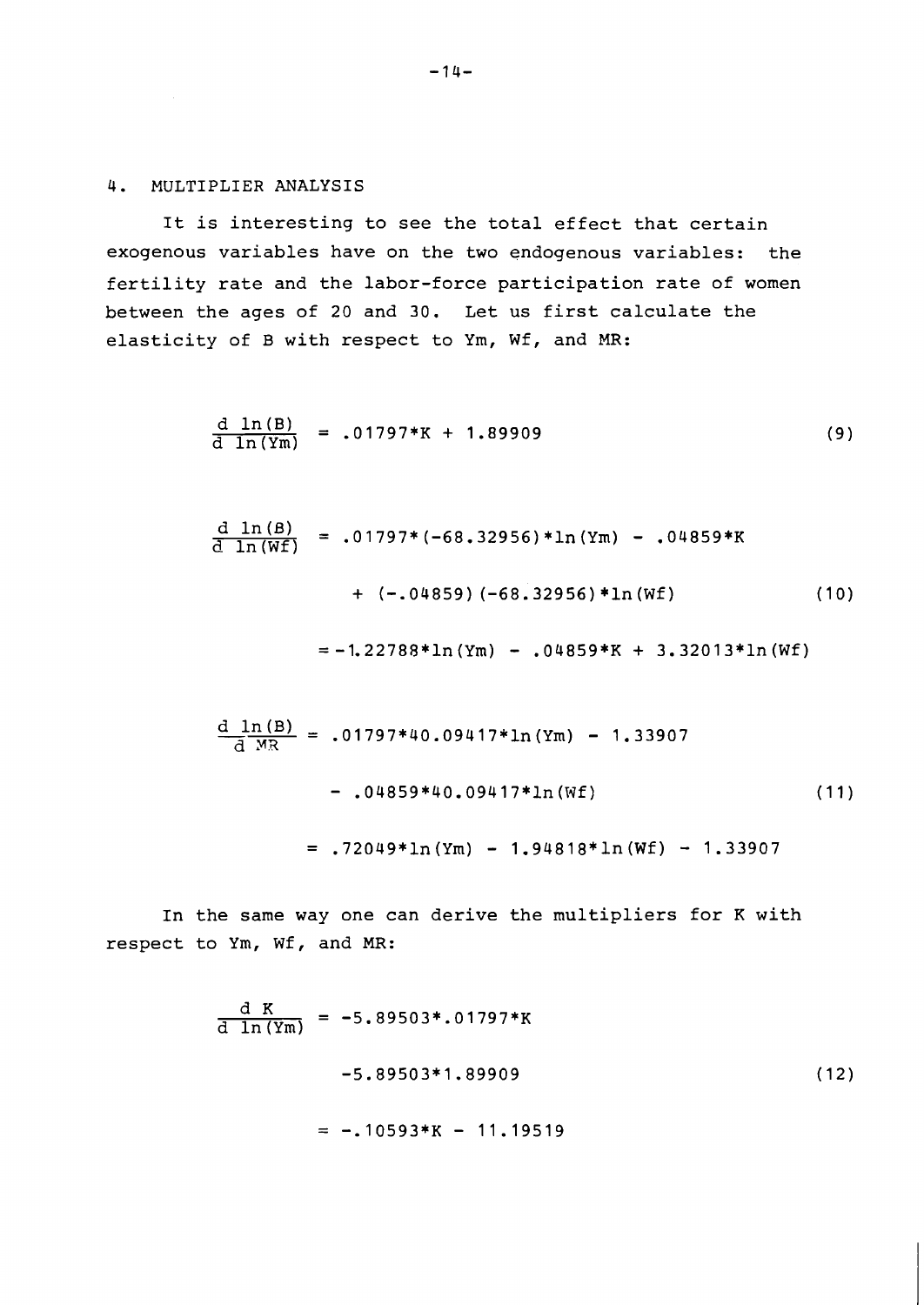$$
\frac{d K}{d \ln(Wf)} = (-5.89503) * (-.04859) * (-68.32956) * \ln(Wf)
$$
  
+ (-5.89503) \* (-.04859) \* K\* - 5.89503\*.01797  
\* (-68.32956) \* \ln(Ym) - 68.32596 (13)  
= - 19.57229 \* \ln(Wf) + .28644 \* K  
+ 7.2384 \* \ln(Ym) - 68.32596

$$
\frac{d K}{d MR} = 40.09417 + 5.89503*1.33907 = 47.98803
$$
 (14)

These elasticities are not constant because of the nonlinearities present in the system. The results for some specific years are shown in Table 4. The elasticity of B with respect to Ym remained fairly constant over time, whereas the elasticity of B with respect to Wf showed the expected negative sign but declined over time. Since the influence of Wf on K also declined, the effect of a change in Wf became less important. The reverse phenomena can be observed with regard to the influence of the variable MR, which became more and more important with respect to B and remained constant with respect to K. This fact supports the Easterlin hypothesis and implies that it is important for projections of fertility rates (see Lee 1976).

## 5. PROJECTIONS TO THE YEAR 2000

To make projections, some hypotheses concerning the future path of the exogenous variables have to be made. Since MR is the ratio of males between 15 and 35 years of age over the males between 35 and 65 years of age, the fertility projection of 1979 will begin to affect MR only after 1994. Despite this all the values of this variable up to the year 2000 are treated as exogenous. They are calculated from the projections up to the year 2010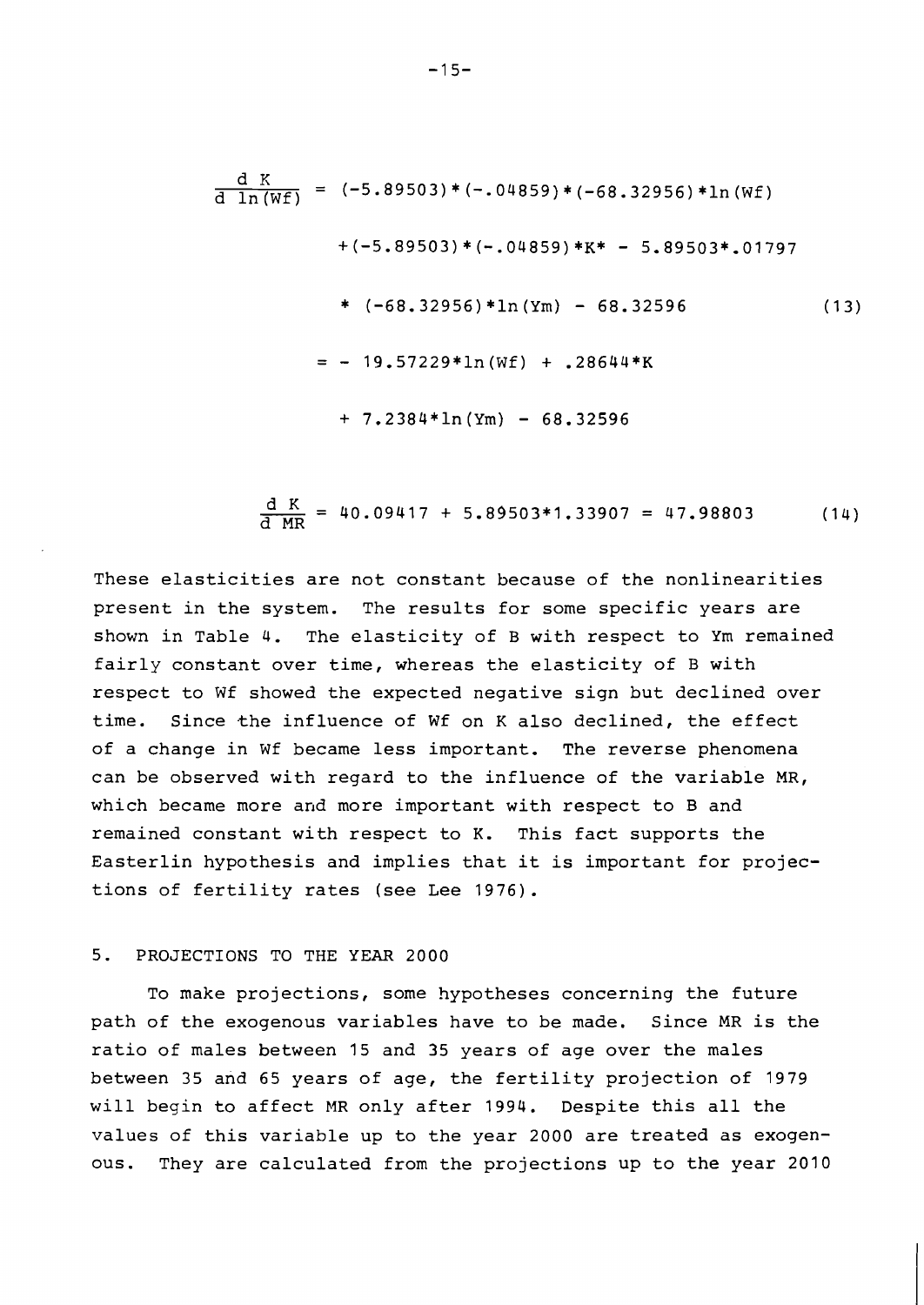| ֧֓֜֜<br>$\frac{1}{2}$                                                                   |
|-----------------------------------------------------------------------------------------|
| I<br>İ<br>ı<br>Í<br>ι<br>I                                                              |
| ì<br>I<br>:<br>י<br>)<br>I                                                              |
| Ì<br>ì<br>۱<br>۱<br>I<br>۱<br>I<br>I<br>֢֢ׅ֧֢ׅ֧֦֧֢ׅ֧֦֧ׅ֪֪֦֧֚֚֚֚֚֚֚֚֚֚֚֚֚֚֬֡֡֓֜֜֓֡֡<br>ł |
| ۱<br>$\ddot{\phantom{a}}$<br>ة<br>م                                                     |
| ֚֚֚֬<br>֧֚֝<br>ļ<br>l<br>I<br>$\overline{1}$<br>I<br>r<br>D<br>I                        |
|                                                                                         |
| $\overline{\phantom{a}}$<br>!<br>E<br>$\overline{\phantom{a}}$                          |

|                      | $\frac{d \ln(B)}{d \ln(\text{Ym})}$ | $\frac{d \ln(B)}{d \ln(W)}$ | $\frac{d \ln(B)}{d \text{ MR}}$ | $\frac{dK}{\ln(Ym)}$ | $\frac{d}{d \ln(Wf)}$ | 이 주<br>이 문 |
|----------------------|-------------------------------------|-----------------------------|---------------------------------|----------------------|-----------------------|------------|
| 1960                 | 3.148                               | $-3.220$                    | $-1.431$                        | $-18.557$            | $-49.346$             | 47.988     |
| 1965                 | 3.078                               | $-2.527$                    | $-1.727$                        | $-18.144$            | $-53.429$             | 47.988     |
| 1970                 | 3.056                               | $-1.922$                    | $-2.048$                        | $-18.017$            | $-56.997$             | 47.988     |
| 1975                 | 3.126                               | $-1.601$                    | $-2.347$                        | $-18.430$            | $-58.887$             | 47.988     |
| 1978                 | 3.162                               | $-1.511$                    | $-2.457$                        | $-18.642$            | $-59,417$             | 47,988     |
| mean (1960-78) 3.108 |                                     | $-2.176$                    | $-1.980$                        | $-18.321$            | $-55.496$             | 47.988     |
|                      |                                     |                             |                                 |                      |                       |            |

 $\hat{\boldsymbol{\beta}}$ 

 $-16-$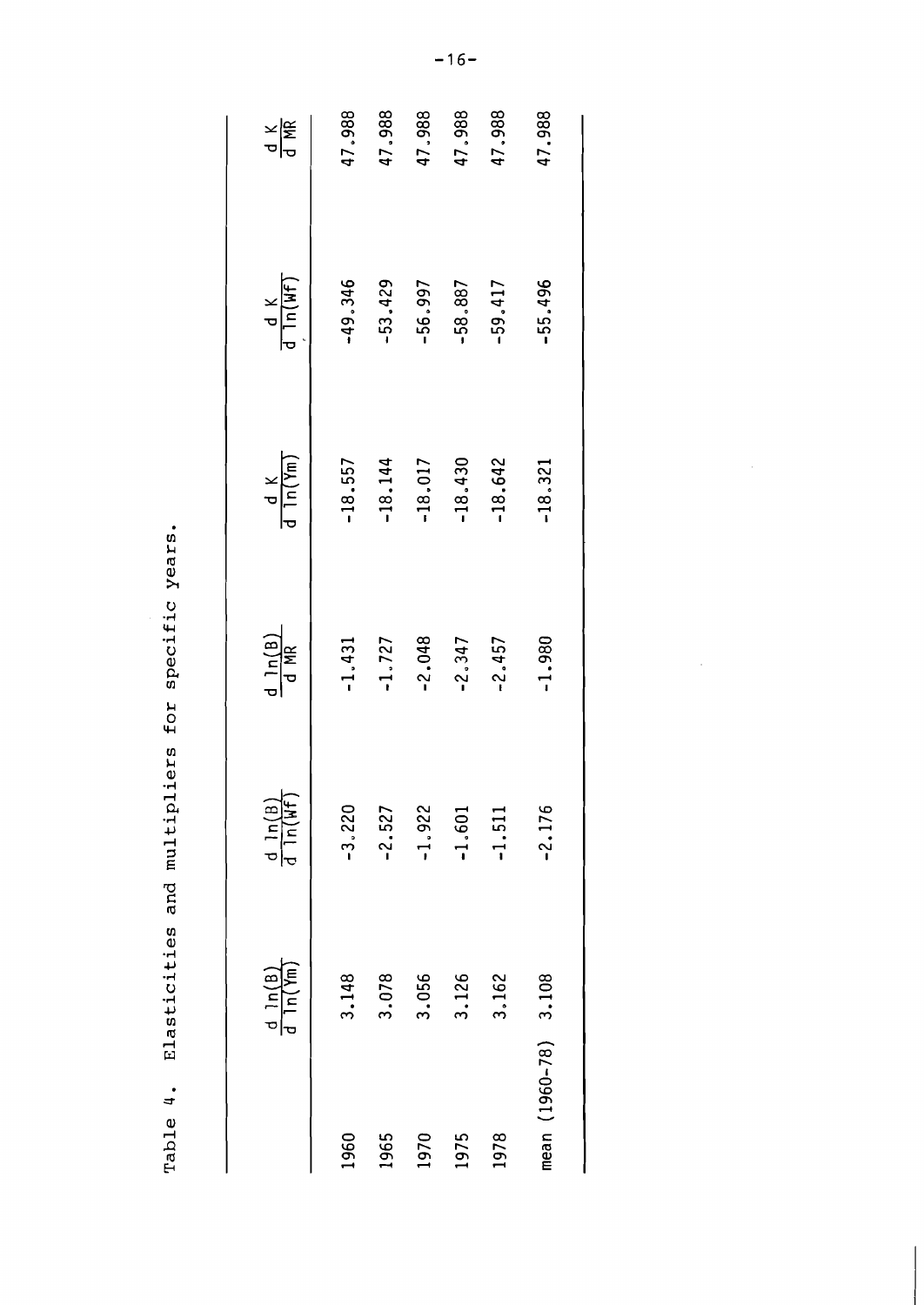done by the Austrian Statistical Bureau. The variable EQ does not vary much and its importance is limited; no special assumption is therefore made for it. EQ is set equal to its 1978 value, 72.O\$, for the rest of the century. For the remaining variables, Ym, Wf, and TIME, different assumptions are made. For TIME two cases are considered: a continuation of the upward trend of women's position in society to 1999 and a slowdown of this trend. The growth rate of Ym, the real monthly earnings of men, is taken to be equal to the medium-term projections done by the Institute for Advanced Studies (1980) in Vienna for the years 1980 to 1986. After this year two variants are considered: a "low" variant with a constant 2% real growth rate of men's monthly earnings and a "high" variant with a .3% growth rate. Women's real monthly earnings, Wf, are assumed to follow basically men's growth rates. But in some cases a **3%** per annum faster increase of Wf is analyzed. The values of the exogenous variables are shown in Table 5.

Tables 6 and 7 give the simulations with different growth rates of earnings but with no slowdown in the time trend. The consequence of these assumptions is that labor-force participation rises from 70% in 1978 to more than 90% in some cases at the end of the century. These high participation rates induce incredibly low fertility rates reaching a minimum of less than 50%. But despite these results some interesting insights can be gained from these projections. All variants predict a further fall in the fertility rate until a minimum is reached at the beginning of the 1990s. For the "low" variant no recovering of the fertility rate is predicted up to the year 2000. But for the "high" variant the model predicts an upswing of fertility rates starting in 1993 and continuing thereafter. This indicates that there is imbedded in the model a possibility of higher fertility rates in the future. For the labor-force participation the reverse can be said, since it mirrors the behavior of the fertility rate. As one can see from Tables 6 and 7, a variant with a .3% higher growth rate of a female's real monthly earnings were tried. The idea is that women's earnings tend to catch up

 $-17-$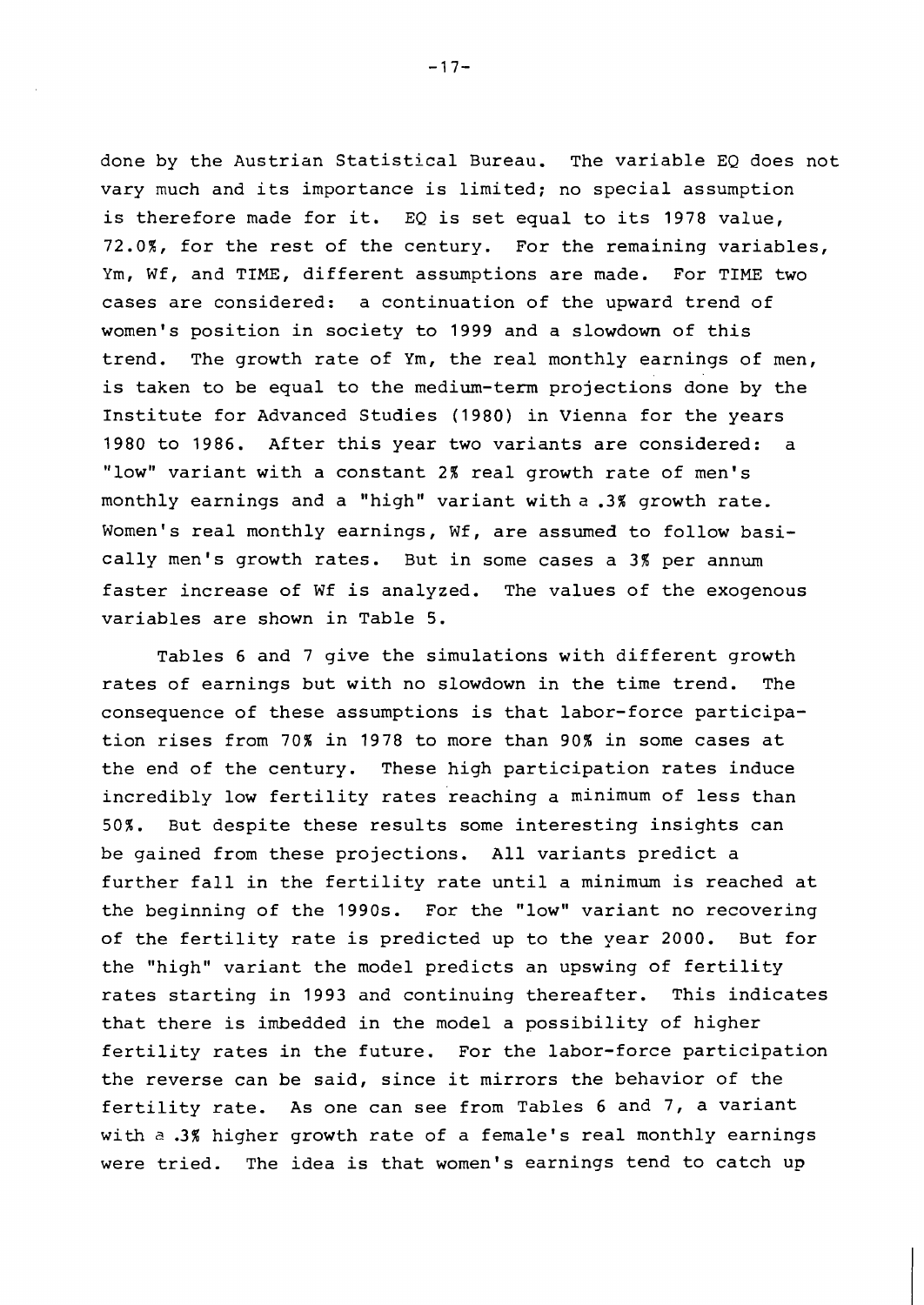|      | EQ   | <b>MR</b> | %increase in real<br>monthly earnings |                | <b>TIME</b> |        |
|------|------|-----------|---------------------------------------|----------------|-------------|--------|
|      |      |           |                                       |                | not slowed  | slowed |
|      |      |           | low                                   | high           | down        | down   |
| 1979 | 72.0 | .9337     |                                       |                | 29.0        | 28.9   |
| 1980 | 72.0 | .9432     | $\cdot$ 2                             | $\cdot$ 2      | 30.0        | 29.0   |
| 81   | 72.0 | .9491     | 2.2                                   | 2.2            | 31.0        | 29.7   |
| 82   | 72.0 | .9386     | .6                                    | $\cdot$ 6      | 32.0        | 30.3   |
| 83   | 72.0 | .9226     | $\cdot$ 2                             | $\overline{2}$ | 33.0        | 30.9   |
| 84   | 72.0 | .9124     | 1.5                                   | $\cdot$ 5      | 34.0        | 31.4   |
| 85   | 72.0 | .9072     | 2.5                                   | 2.5            | 35.0        | 32.0   |
| 86   | 72.0 | ,9049     | 1.7                                   | 1.7            | 36.0        | 32.4   |
| 87   | 72.0 | .9023     | 2.0                                   | 2.0            | 37.0        | 33.1   |
| 88   | 72.0 | .8958     | 2.0                                   | 2.5            | 38.0        | 33.6   |
| 89   | 72.0 | .8870     | 2.0                                   | 3.0            | 39.0        | 34.2   |
| 1990 | 72.0 | .8763     | 2.0                                   | 3.0            | 40.0        | 34.9   |
| 91   | 72.0 | .8619     | 2.0                                   | 3.0            | 41.0        | 35.7   |
| 92   | 72.0 | .8443     | 2.0                                   | 3.0            | 42.0        | 36.6   |
| 93   | 72.0 | .8261     | 2.0                                   | 3.0            | 43.0        | 37.6   |
| 94   | 72.0 | .8067     | 2.0                                   | 3.0            | 44.0        | 38.6   |
| 95   | 72.0 | .7851     | 2.0                                   | 3.0            | 45.0        | 39.6   |
| 96   | 72.0 | .7612     | 2.0                                   | 3.0            | 46.0        | 40.6   |
| 97   | 72.0 | .7356     | 2.0                                   | 3.0            | 47.0        | 41.6   |
| 98   | 72.0 | .7101     | 2.0                                   | 3.0            | 48.0        | 42.6   |
| 99   | 72.0 | .6846     | 2.0                                   | 3.0            | 49.0        | 43.6   |

Table 5. Assumptions about exogenous variables.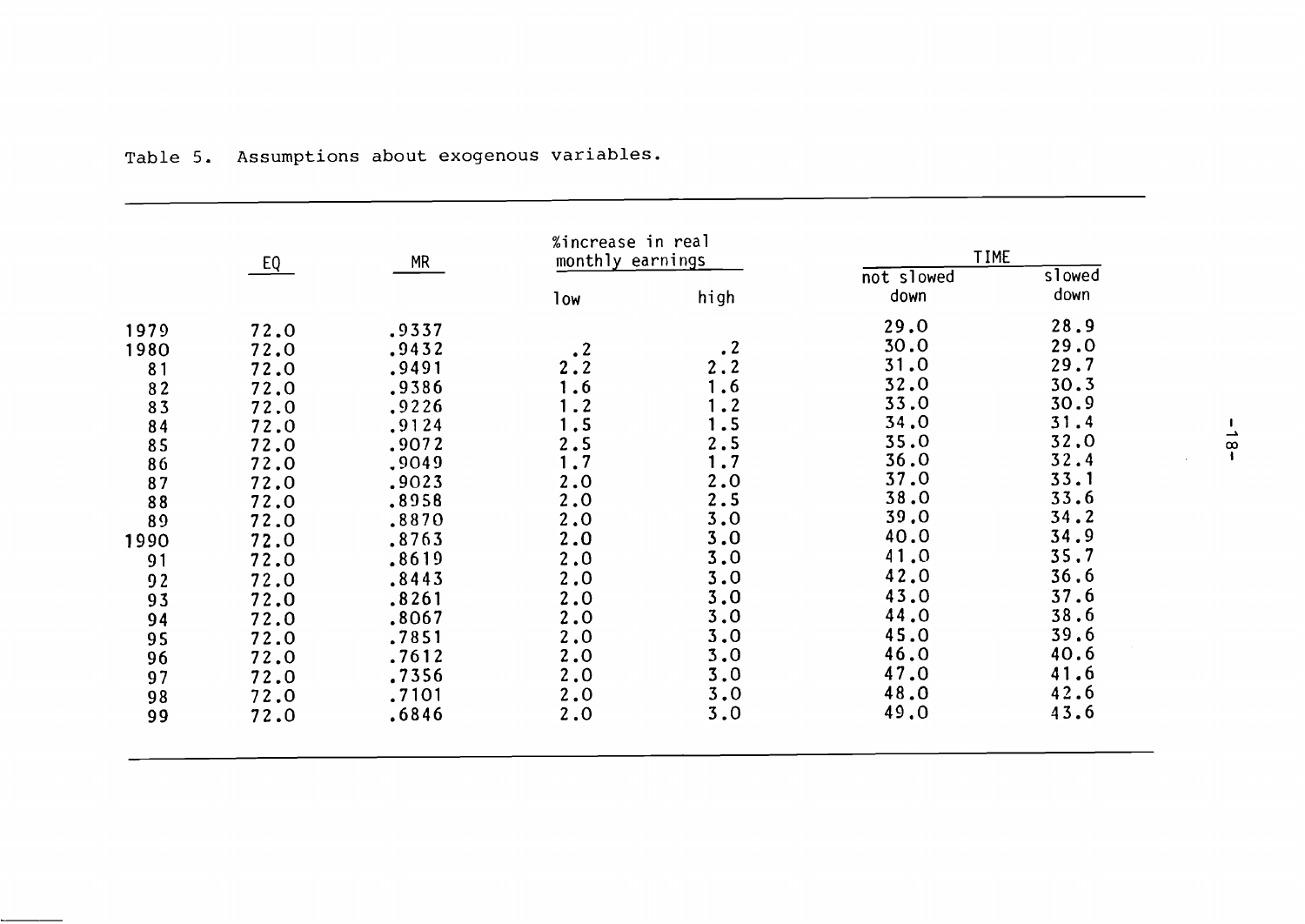| Table 6. Projections to the year 2000.                                   |  |
|--------------------------------------------------------------------------|--|
| Assumptions: TIME not slowed down, low growth rates<br>of real earnings. |  |

|      | .0% difference in growth rates |      |              | .3% difference in growth rates |
|------|--------------------------------|------|--------------|--------------------------------|
|      | B                              | K    | $\mathbf{B}$ | K                              |
| 1979 | 102.78                         | 71.0 | 102.78       | 71.0                           |
| 1980 | 92.68                          | 74.2 | 92.14        | 74.0                           |
| 81   | 87.67                          | 75.5 | 86.64        | 75.2                           |
| 82   | 84.67                          | 76.9 | 83.15        | 76.4                           |
| 83   | 82.42                          | 78.3 | 80.41        | 77.7                           |
| 84   | 77.81                          | 80.4 | 75.35        | 79.6                           |
| 85   | 73.46                          | 82.1 | 70.65        | 81.1                           |
| 86   | 67.50                          | 84.4 | 64.37        | 83.4                           |
| 87   | 63.36                          | 86.1 | 59.94        | 84.8                           |
| 88   | 60.10                          | 87.5 | 56.41        | 86.1                           |
| 89   | 57.32                          | 88.8 | 53.58        | 87.2                           |
| 1990 | 54.92                          | 90.0 | 50.74        | 88.3                           |
| 91   | 53.19                          | 91.0 | 48.78        | 89.1                           |
| 92   | 52.02                          | 91.8 | 47.37        | 89.7                           |
| 93   | 50.93                          | 92.6 | 46.05        | 90.4                           |
| 94   | 50,00                          | 93.3 | 44.96        | 90.9                           |
| 95   | 49.50                          | 93.8 | 44.16        | 91.3                           |
| 96   | 49.30                          | 94.3 | 43.73        | 91.6                           |
| 97   | 49.39                          | 94.6 | 43.57        | 91.7                           |
| 98   | 49.44                          | 94.9 | 43.40        | 91.9                           |
| 99   | 49.47                          | 95.3 | 43.21        | 92.1                           |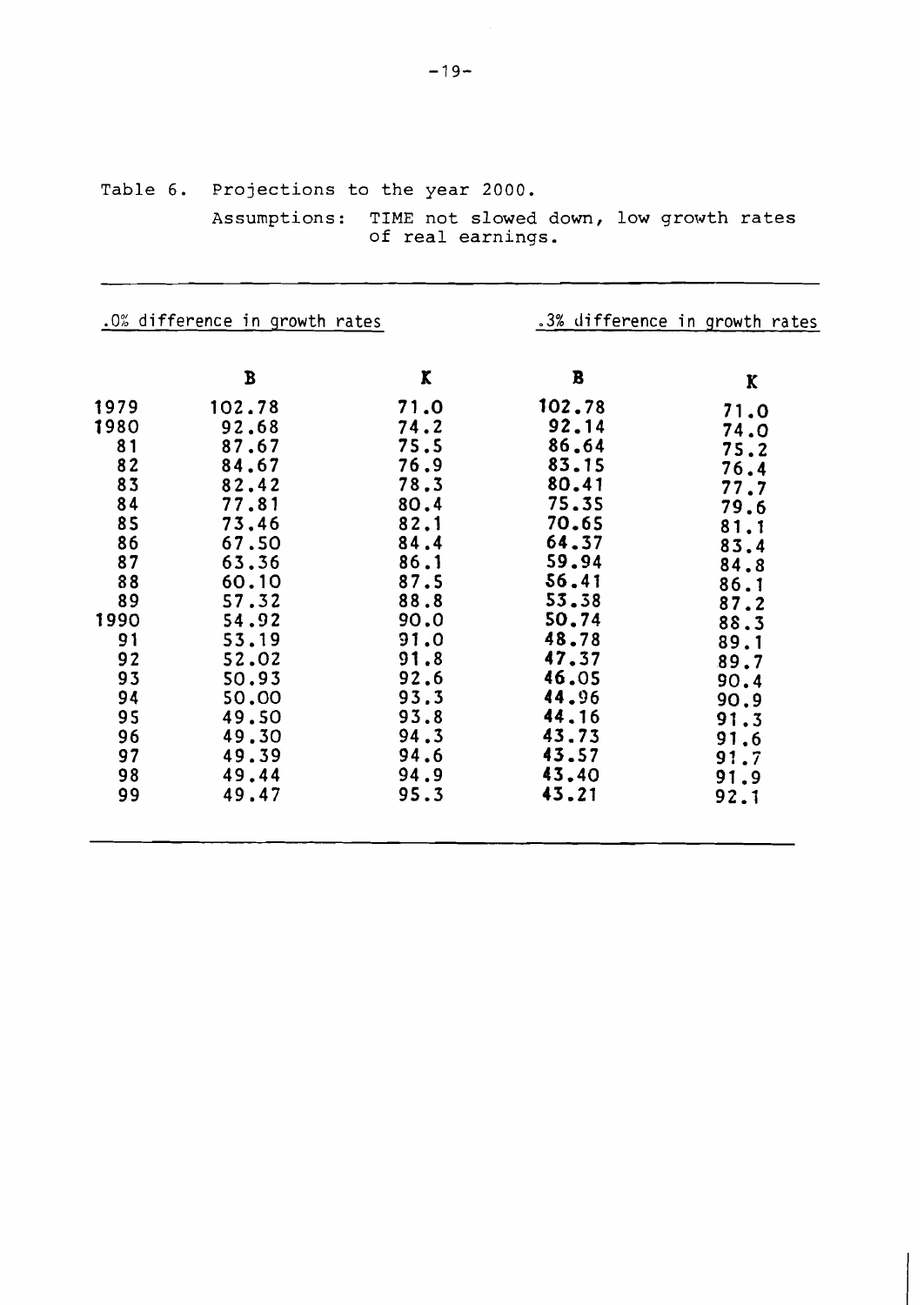|                                                                                                                                  | Assumptions:                                                                                                                                                                               | of real earnings.                                                                                                                                                    |                                                                                                                                                                                            | TIME not slowed down, high growth rates                                                                                                                              |
|----------------------------------------------------------------------------------------------------------------------------------|--------------------------------------------------------------------------------------------------------------------------------------------------------------------------------------------|----------------------------------------------------------------------------------------------------------------------------------------------------------------------|--------------------------------------------------------------------------------------------------------------------------------------------------------------------------------------------|----------------------------------------------------------------------------------------------------------------------------------------------------------------------|
|                                                                                                                                  | .0% difference in growth rates                                                                                                                                                             |                                                                                                                                                                      |                                                                                                                                                                                            | .3% difference in growth rates                                                                                                                                       |
|                                                                                                                                  | B                                                                                                                                                                                          | K                                                                                                                                                                    | B                                                                                                                                                                                          | K                                                                                                                                                                    |
| 1979<br>1980<br>81<br>82<br>83<br>84<br>85<br>86<br>87<br>88<br>89<br>1990<br>91<br>92<br>93<br>94<br>95<br>96<br>97<br>98<br>99 | 102.78<br>92.68<br>87.66<br>84.66<br>82.41<br>77.80<br>73.45<br>67.50<br>63.35<br>60.64<br>58.96<br>57.60<br>56.94<br>56.92<br>56.95<br>57.35<br>58.27<br>59.71<br>61.67<br>63.76<br>66.10 | 71.0<br>74.2<br>75.5<br>76.9<br>78.4<br>80.4<br>82.1<br>84:4<br>86.1<br>87.1<br>87.7<br>88.1<br>88.3<br>88.3<br>88.2<br>88.1<br>87.9<br>87.5<br>87.0<br>86.4<br>85.9 | 102.78<br>92.13<br>86.63<br>83.15<br>80.40<br>75.35<br>70.63<br>64.35<br>59.93<br>56.96<br>55.07<br>53.52<br>52.67<br>52.45<br>52.40<br>52.62<br>53.34<br>54.73<br>56.61<br>58.63<br>60.85 | 71.0<br>74.0<br>75.2<br>76.4<br>77.7<br>79.6<br>81.1<br>83.4<br>84.8<br>85.7<br>86.1<br>86.3<br>86.3<br>86.2<br>85.9<br>85.6<br>85.2<br>84.6<br>83.9<br>83.1<br>82.4 |

 $\hat{\mathcal{F}}$ 

 $\mathcal{L}^{\text{max}}_{\text{max}}$  and  $\mathcal{L}^{\text{max}}_{\text{max}}$  $\sim 10^{-1}$ 

**Table 7. Projections to the year 2000.** 

 $\sim 10^{11}$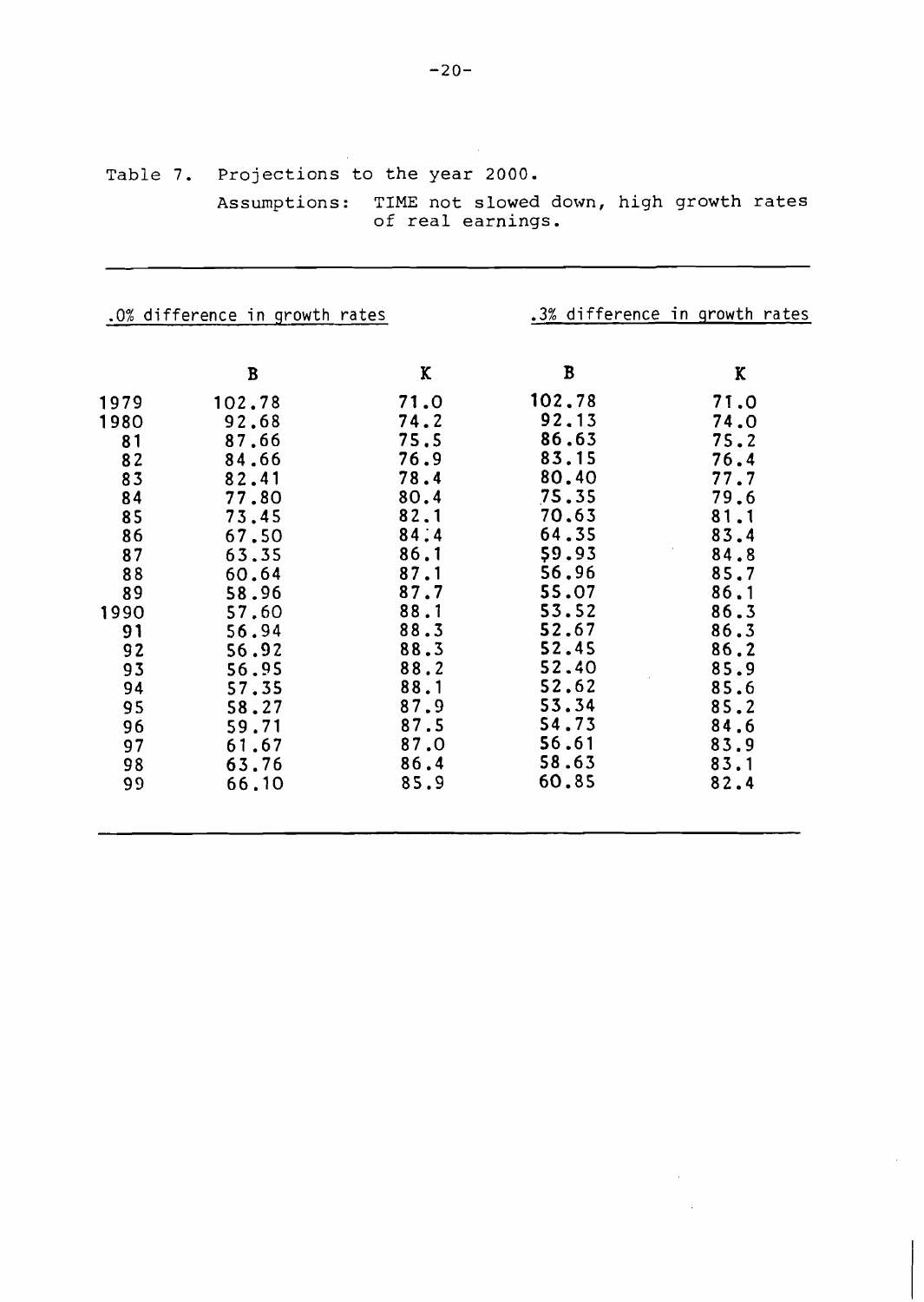with men's earnings. The qualitative results do not change, but the levels of B and K change substantially. The fertility rate and labor-force participation are lower in both the "low" and the "high" variant.

To bring more realism into the projections the time trend is slowed, thus bringing labor-force participation down to values that are "near" to other projections (Biffl 1979). This arbitrary action of modifying the time trend in such a way can only be justified on pragmatic grounds. It is one way to incorporate other information not captured by the model or to reflect the ideas of the scientist. The new projections with the modified time trend is shown in Tables 8 and 9. Now the picture is more realistic. The fertility rate falls slightly but levels off in the beginning of the 1980s and varies around the 100% level until the end of the 1980s. At this point the fertility rate starts to rise in the case of "high" growth rates and remains around the 100% level in the case of "low" growth rates until the end of the 1990s when it starts to rise. The labor-force participation rate, on the other hand, rises until the mid-1980s and then begins to fall dramatically to around 66% in the case of "high" growth rates with no difference between male and female growth rates. For the variants with "low" growth rates a further increase in K is projected up to the year 1999, at which point it reaches a maximum of 76% when there are no differences in the growth rates and 72.5% when female's earninqe grow at a 0.3% higher rate than those of males.

## 6. CONCLUSIONS

As the projections have shown, the model can create swings in labor-force participation and fertility rates. Since these swings are related to a great extent to the MR variable, cycles with about a 20 year duration are generated. Theoretically this has been examined by Paul Samuelson (1976), who constructs a model, where fertility waves are generated endogenously. But the arbitrariness of the time trend and its large influence allows too many variations in the future paths of the endogenous

 $-21-$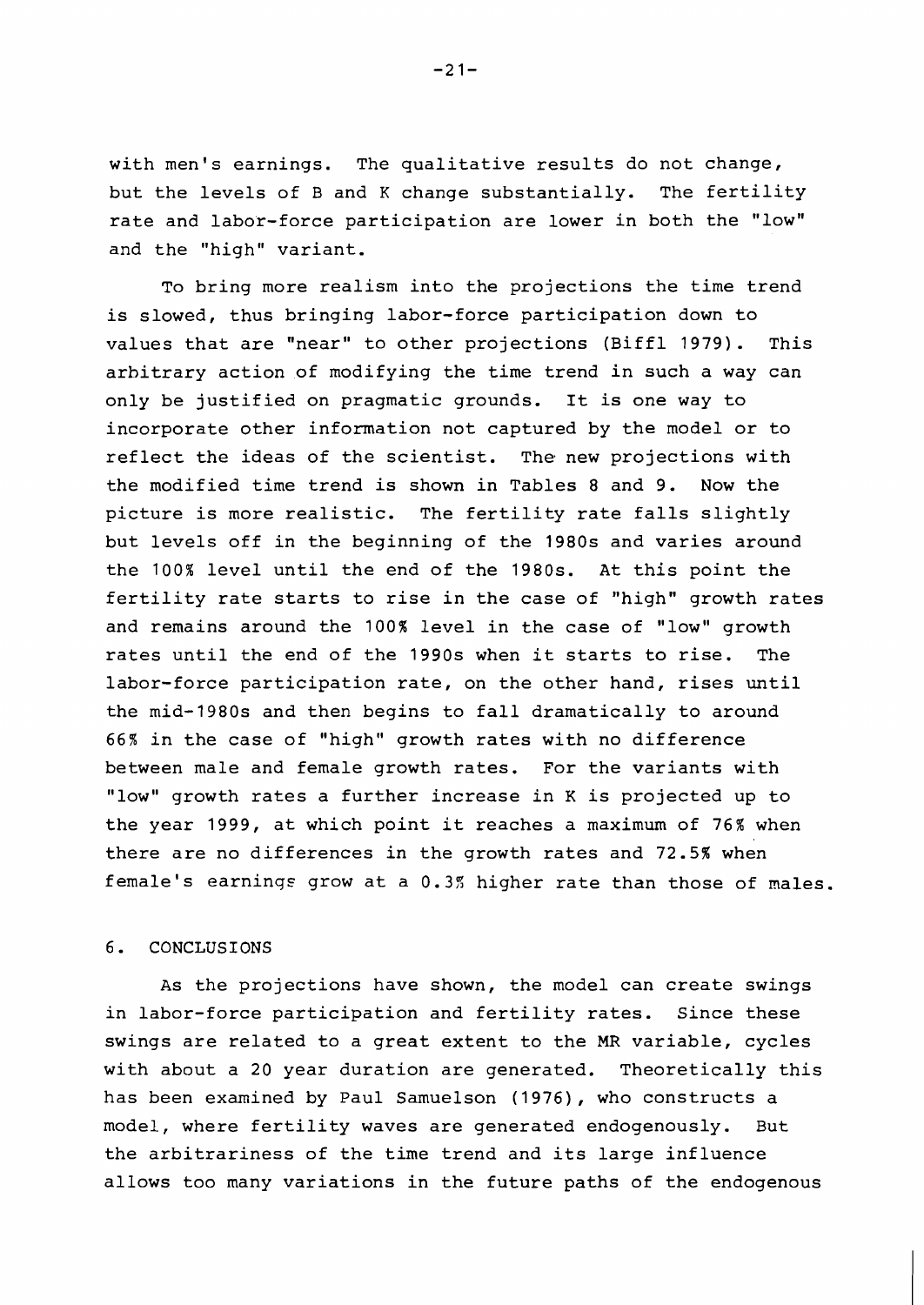|                                                                                                                                  | ASSUMPLIONS:                                                                                                                                                                                           | real earnings.                                                                                                                                                       | TIME STOWED GOWN, TOW GLOWEN LATES OF                                                                                                                                                       |                                                                                                                                                                      |
|----------------------------------------------------------------------------------------------------------------------------------|--------------------------------------------------------------------------------------------------------------------------------------------------------------------------------------------------------|----------------------------------------------------------------------------------------------------------------------------------------------------------------------|---------------------------------------------------------------------------------------------------------------------------------------------------------------------------------------------|----------------------------------------------------------------------------------------------------------------------------------------------------------------------|
|                                                                                                                                  | .0% difference in growth rates                                                                                                                                                                         |                                                                                                                                                                      |                                                                                                                                                                                             | .3% difference in growth rates                                                                                                                                       |
|                                                                                                                                  | B                                                                                                                                                                                                      | K                                                                                                                                                                    | $\, {\bf B}$                                                                                                                                                                                | K                                                                                                                                                                    |
| 1979<br>1980<br>81<br>82<br>83<br>84<br>85<br>86<br>87<br>88<br>89<br>1990<br>91<br>92<br>93<br>94<br>95<br>96<br>97<br>98<br>99 | 103.72<br>101.86<br>99.39<br>100.10<br>101.66<br>101.36<br>100.57<br>99.18<br>97.10<br>98.25<br>99.16<br>99.77<br>100.28<br>100.69<br>100.05<br>99.66<br>99.97<br>101.06<br>102.75<br>104.42<br>106.06 | 70.7<br>70.9<br>71.2<br>71.3<br>71.4<br>71.8<br>72.0<br>72.4<br>73.0<br>72.7<br>72.5<br>72.6<br>72.8<br>73.2<br>73.9<br>74.5<br>75.0<br>75.3<br>75.6<br>75.8<br>76.1 | 103.72<br>101.24<br>98.43<br>98.31<br>99.56<br>98.90<br>97.76<br>95.98<br>93.58<br>94.43<br>95.14<br>95.32<br>95.75<br>95.82<br>94.92<br>94.28<br>94.35<br>95.30<br>96.73<br>98.22<br>99.72 | 70.7<br>70.7<br>70.9<br>70.8<br>70.7<br>70.9<br>71.0<br>71.2<br>71.6<br>71.1<br>70.8<br>70.7<br>70.7<br>70.9<br>71.4<br>71.8<br>72.1<br>72.3<br>72.3<br>72.4<br>72.4 |

**Table 8. Projections to the year 2000. Assumptions: TIME slowed down, low growth rates of**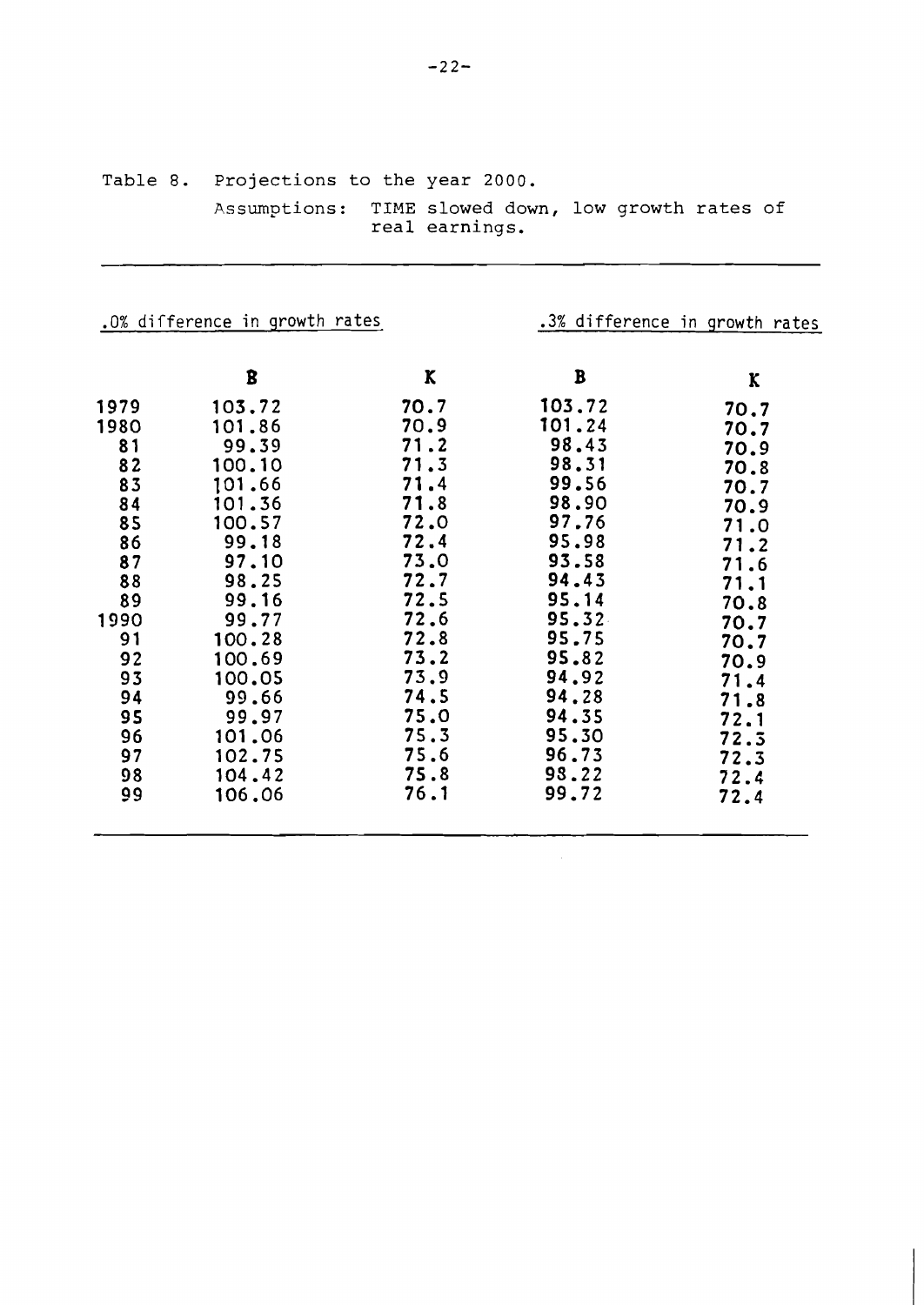|          | Assumptions:                   | real earnings. | TIME slowed down, high growth rates of |                                |
|----------|--------------------------------|----------------|----------------------------------------|--------------------------------|
|          | .0% difference in growth rates |                |                                        | .3% difference in growth rates |
|          | $\mathbf B$                    | K              | B                                      | K                              |
| 1979     | 103.72                         | 70.7           | 103.72                                 | 70.7                           |
| 1980     | 101.86                         | 70.9           | 101.24                                 | 70.7                           |
| 81       | 99.39                          | 71.2           | 98.43                                  | 70.9                           |
| 82       | 100,10                         | 71.3           | 98.31                                  | 70.8                           |
| 83       | 101.66                         | 71.4           | 99.56                                  | 70.7                           |
| 84       | 101.36                         | 71.8           | 98.90                                  | 70.9                           |
| 85       | 100.57                         | 72.0           | 97.76                                  | 71.0                           |
| 86       | 99.18                          | 72.4           | 95.98                                  | 71.2                           |
| 87<br>88 | 97.10                          | 73.0           | 93.58                                  | 71.6                           |
| 89       | 99.37<br>102.98                | 72.3<br>71.3   | 95.72<br>99.08                         | 70.7                           |
| 1990     | 106.15                         | 70.6           | 102.27                                 | 69.5                           |
| 91       | 109.80                         | 70.0           | 105.87                                 | 68.6                           |
| 92       | 113.60                         | 69.5           | 109.50                                 | 67.8<br>67.1                   |
| 93       | 116.41                         | 69.3           | 112.35                                 | 66.7                           |
| 94       | 119.79                         | 69.1           | 115.84                                 | 66.3                           |
| 95       | 124.36                         | 68.7           | 120.62                                 | 65.7                           |
| 96       | 130.38                         | 68.2           | 127.27                                 | 64.9                           |
| 97       | 138.02                         | 67.5           | 135.31                                 | 64.0                           |
| 98       | 146.09                         | 66.9           | 144.16                                 | 63.1                           |
| 99       | 154.88                         | 66.2           | 153.99                                 | 62.2                           |
|          |                                |                |                                        |                                |

Table 9. Projections to the year 2000.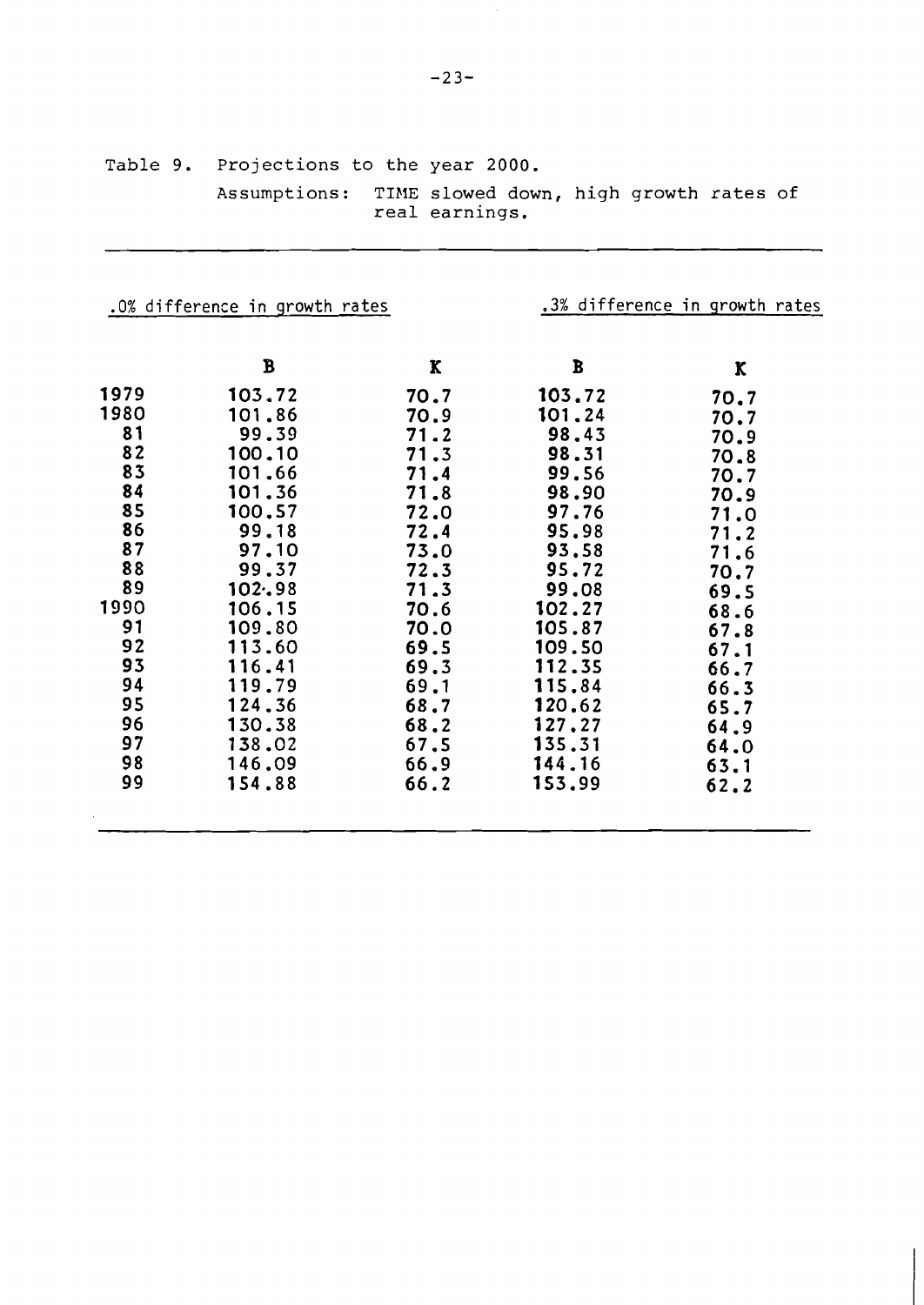variables. This reduces the credibility of the projections. One way to improve the model is to eliminate the time trend and present a "better" equation for labor-force participation. An improvement would be the use of mean monthly earnings of females; a female wage rate seems more appropriate. This was unfortunately impossible with Austrian data. The use of such a variable and the increasing importance of part-time jobs suggests the introduction in some way of the number of hours worked by women.

Another problem with this model is the question of how age structure of the population determines wages. According to Easterlin's hypotheses, young and old males are not substitutes for each other in production, and their wages should be determined separately. This is one direction in which the model can be further improved.

The Becker school explains fertility by variables, which, like real wages and labor-force participation, varies with the business cycle. Their model, therefore, can only explain the "timing" of having children. "Good" times economically are associated with high wages for women, which drives up the opportunity costs of having children and thereby lowers fertility rates. But when the economy moves from a boom period to a depression, thereby lowering these opportunity costs, fertility rates will rise, according to their model. This means that women postpone their births to times that are not so good economically.

The number of children a women wants to have in her life, however, is not affected. The number of "desired" children is related to long-term considerations. It seems that Easterlin's variable MR can capture this effect. This would mean that two theories do not contradict each other, but the supplement each other. The Becker theory explains the short-run movements in the fertility rate whereas the Easterlin theory explains the medium- and long-run movements.

Since sociological factors as well as economic factors appear to be of importance, the incorporation of other variables reflecting the socioeconomic environment will be necessary; in such modeling Easterlin's MR variable is a step in this direction.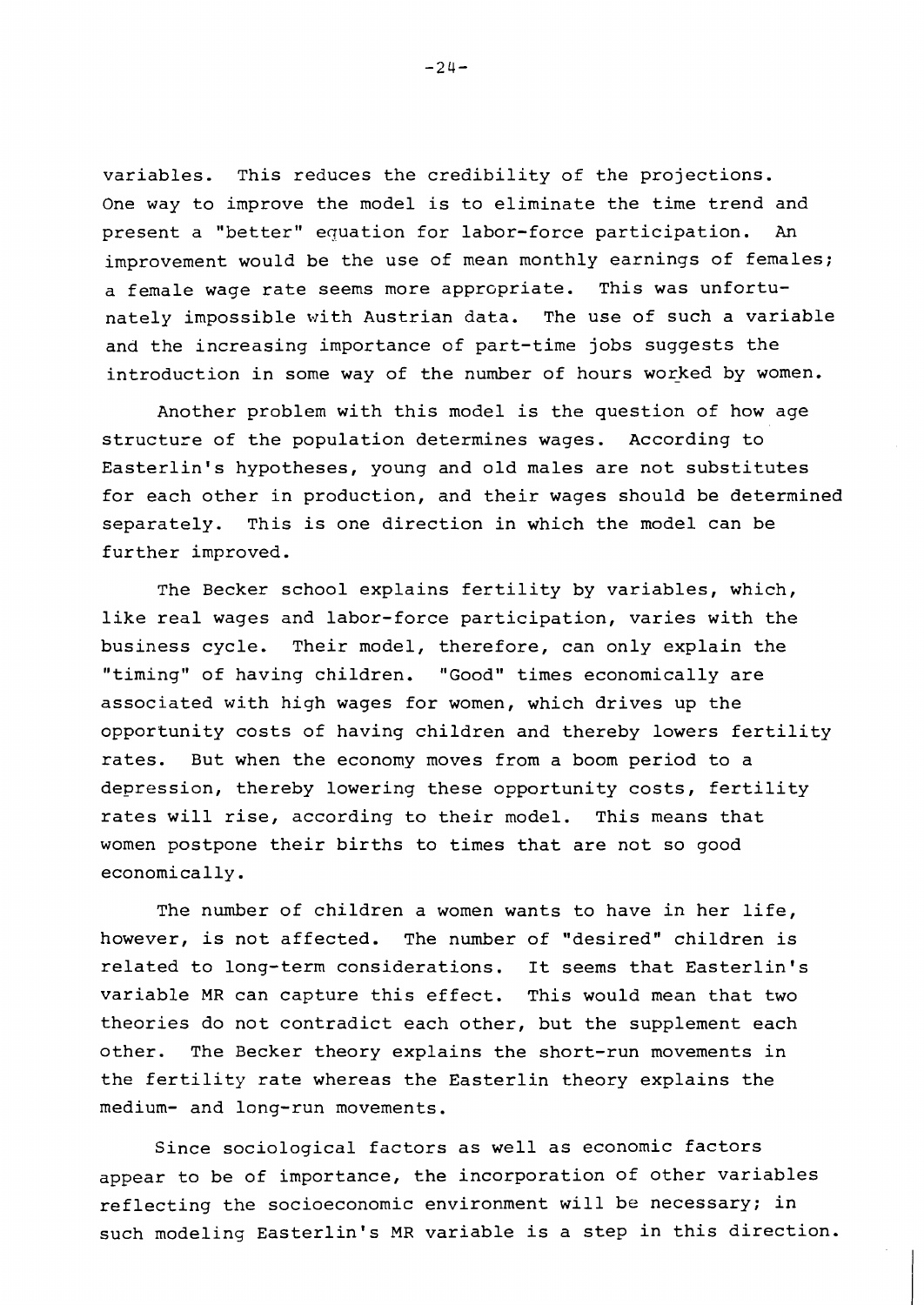### APPENDIX

| в | = fertility rate of women aged 20 to 30 years.       |
|---|------------------------------------------------------|
|   | Source: Demographisches Jahrbuch Oesterreichs 1978,  |
|   | Beitrage zur Oesterreichischen Statistik, Heft 546,  |
|   | Oesterreichisches Statistisches Zentralamt (Demogra- |
|   | phic Yearbook of Austria 1978, Reports on Austrian   |
|   | Statistics No.546, Austrian Statistical Bureau)      |

- $EQ =$  labor-force participation of all ages and sexes.<br>Source: WIFO, Volkswirtschaftliche Datenbank WIFO, Volkswirtschaftliche Datenbank (Austrian Institute for Economic Research)
- K = labor-force participation of women aged 20 to 30. Source: WIFO, Volkswirtschaftliche Datenbank (Austrian Institute for Economic Research)
- $MR$  = males aged 15 to 35 years over males aged 35 to 65 years. Source: Demographisches Jahrbuch Oesterreichs 1978, Beitraege zur Oesterreichischen Statistik, Heft 546, Oesterreichisches Statistisches Zentralamt (Demographic Yearbook of Austria 1978, Reports on Austrian Statistics No.546, Austrian Statistical Bureau)
- TIME = linear time trend starting in 1950
- $Wf$  = mean monthly real earning of women. Source: Oesterreichisches Statistisches Zentralamt (Austrian Statistical Bureau)
- Ym = mean monthly real earning of men. Source: Oesterreichisches Statistisches Zentralamt (Austrian Statistical Bureau)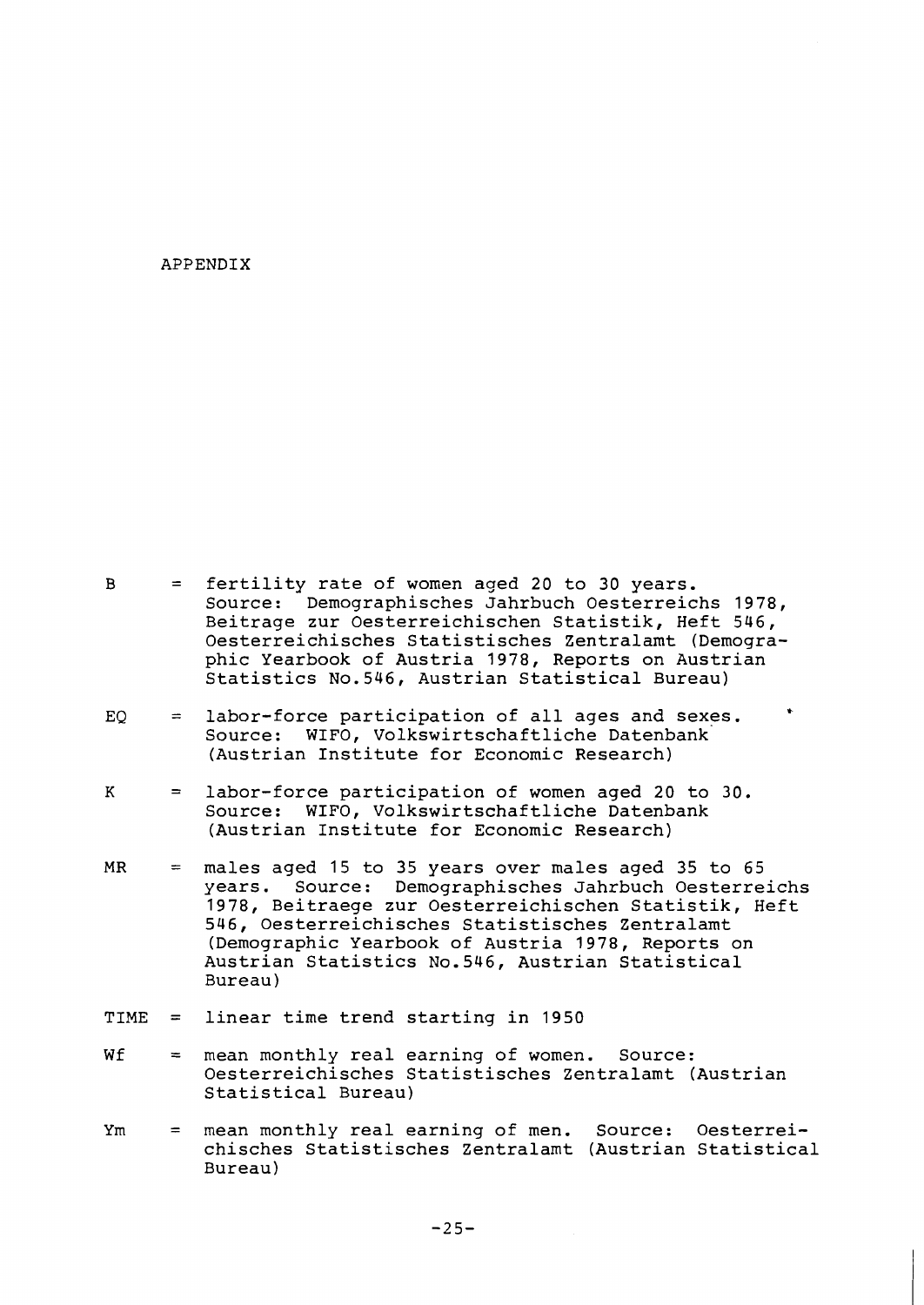#### REFERENCES

- Austrian Statistical Bureau (Oesterreichisches Statistisches Zentralamt) (1979) *Demographic Yearbook for Austria 1978 (Demographisches Jahrbuch Oesterreichs 1978).* Heft 546. Beitraege zur Oesterreichischen Statistik.
- Biffl, G. (1979) Die Entwicklung der Erwerbsbeteiligung unter veraenderten Arbeitsbedingungen (The development of labor force participation under changing working conditions). *Monatsberichte* 11:512-523.
- Butz, W.P., and M.P. Ward (1973) The emergence of countercyclical U.S. fertility. *American Economic Review* 69:318-328.
- Easterlin, R.A. (1978) What will 1984 be like? Socioeconomic implications of recent twists in age structure. *Demography*  15(4) :397-432.
- Easterlin, R.A., M.L. Wachter, and S.M. Wachter (1978) Demographic influences on economic stability: The United States experience. *Population and Development Review* 4(1):1-22.
- Hickman, B.G., and R.M. Coen (1980) A *Disaggregated Annual Model of Labor Supp Zy and UnempZoyment, 1951-2000.* WP-80-15. Laxenburg, Austria: International Institute for Applied Systems Analysis.
- Institute for Advanced Studies (1980) *Prognose der Oesterreichischer Wirtschaft. 1980/86. (Forecast of the Austrian Economy. 1980/86).* Institutsarbeit No.128. Vienna: Institute for Advanced Studies.
- Lee, R.D. (1976) Demographic forecasting and the Easterlin hypothesis. *Population and Development Review* 2 (3 & 4) :459-468.